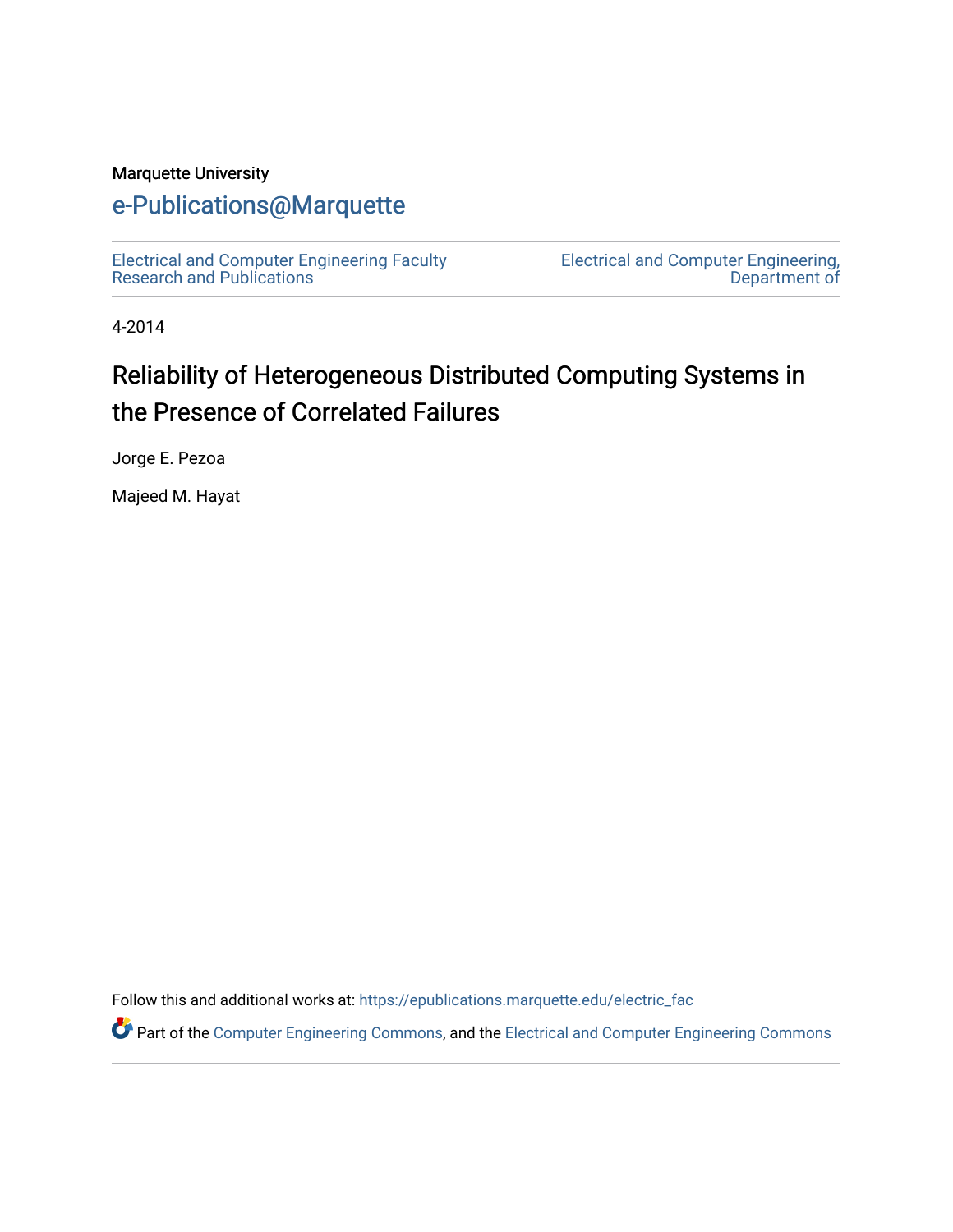#### **Marquette University**

## **e-Publications@Marquette**

## *Electrical and Computer Engineering Faculty Research and Publications/College of Engineering*

*This paper is NOT THE PUBLISHED VERSION;* **but the author's final, peer-reviewed manuscript.** The published version may be accessed by following the link in the citation below.

*IEEE Transactions on Parallel and Distributed Systems, Vol. 25, No. 4 (April 2014): 1034-1043[. DOI.](https://doi.org/10.1109/TPDS.2013.78) This* article is © Institute of Electrical and Electronic Engineers (IEEE) and permission has been granted for this version to appear i[n e-Publications@Marquette.](http://epublications.marquette.edu/) Institute of Electrical and Electronic Engineers (IEEE) does not grant permission for this article to be further copied/distributed or hosted elsewhere without the express permission from Institute of Electrical and Electronic Engineers (IEEE).

# Reliability of Heterogeneous Distributed Computing Systems in the Presence of Correlated Failures

## Jorge E. Pezoa Department of Electrical and Computer Engineering, University of New Mexico, Albuquerque Majeed M. Hayat Department of Electrical and Computer Engineering and also with the Center for High Technology Materials,

University of New Mexico, Albuquerque

## Abstract:

While the reliability of distributed-computing systems (DCSs) has been widely studied under the assumption that computing elements (CEs) fail independently, the impact of correlated failures of CEs on the reliability remains an open question. Here, the problem of modeling and assessing the impact of stochastic, correlated failures on the service reliability of applications running on DCSs is tackled. The service reliability is modeled using an integrated analytical and Monte-Carlo (MC) approach. The analytical component of the model comprises a generalization of a previously developed model for reliability of non-Markovian DCSs to a setting where specific patterns of simultaneous failures in CEs are allowed. The analytical model is complemented by a MC-based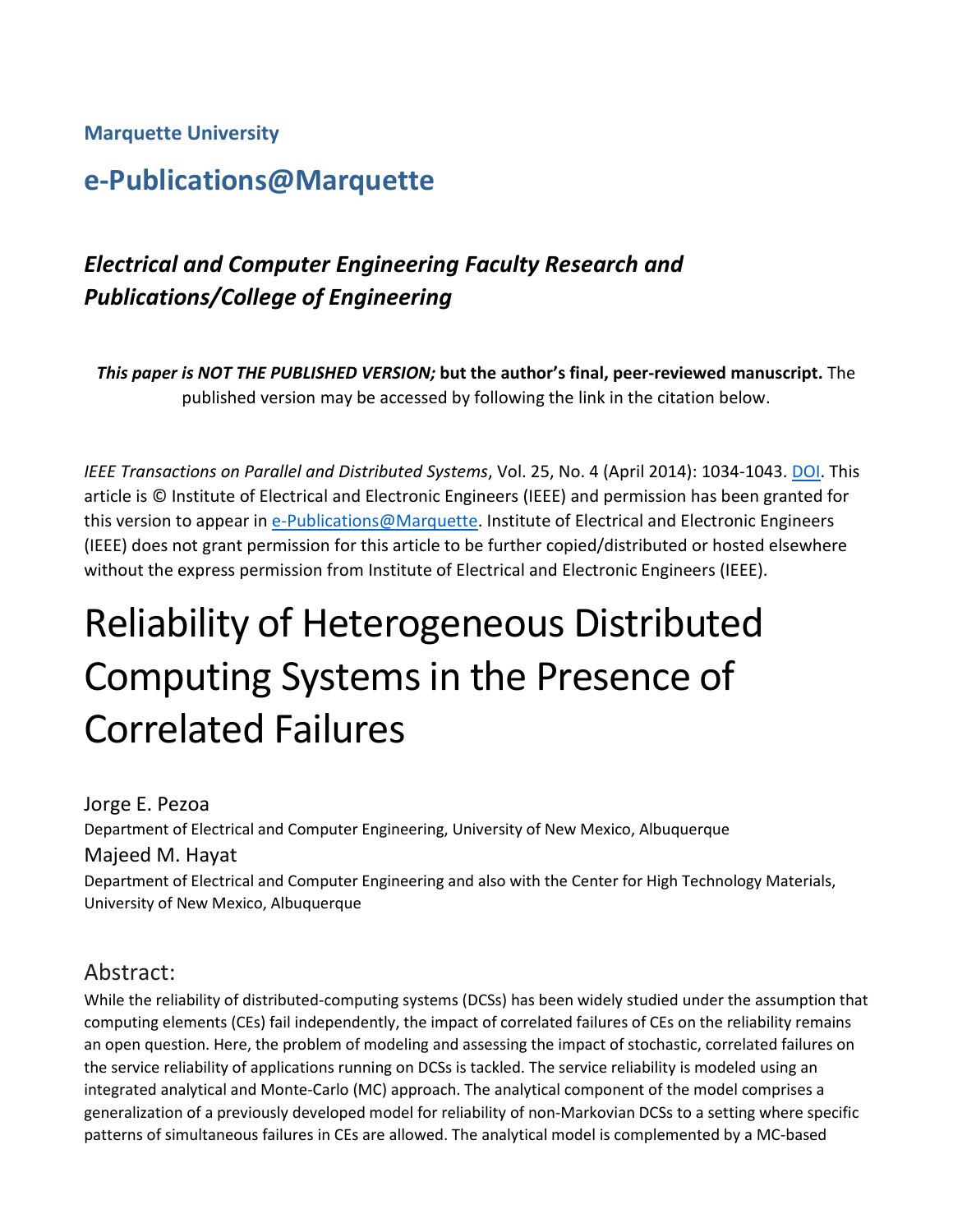procedure to draw correlated-failure patterns using the recently reported concept of probabilistic shared risk groups (PSRGs). The reliability model is further utilized to develop and optimize a novel class of dynamic task reallocation (DTR) policies that maximize the reliability of DCSs in the presence of correlated failures. Theoretical predictions, MC simulations, and results from an emulation testbed show that the reliability can be improved when DTR policies correctly account for correlated failures. The impact of correlated failures of CEs on the reliability and the key dependence of DTR policies on the type of correlated failures are also investigated.



description of the attached tpds-gagraphic-78.gif linked by @xlink:href

## SECTION 1. Introduction

Traditionally, the problem of modeling and analyzing reliability in DCSs in the presence of CE failures has been tackled under the assumption that failures among CEs occur in a mutually-independent fashion. Under the assumption of independent failures, the reliability of a DCS depends on both the number of CEs composing the system and their individual likelihoods of failure. A vast amount of work has been developed under this assumption, and several approaches to improve the reliability of applications executed on such systems have been developed [1]–[2][3].

The assumption of independent failures of CEs greatly simplifies the analysis; however, such assumption may not be realistic for the type of failures occurring in modern DCSs, which may include heterogeneous CEs, nonnegligible communication delays, unreliable CEs, unreliable communication links, and a dynamic topology that changes in a random fashion. For instance, Schroeder et al. [4], Kondo et al. [5], Gallet et al. [6], and Joshi et al. [7], analyzed different failure traces from large-scale high-performance computing (HPC) systems, Internet distributed systems as well as DCSs, and all of them concluded independently that all those systems are affected by frequent, correlated machine crashes and network failures that reduce the reliability of the entire system. Further, it was stated that to improve, at no extra cost, the reliability of large-scale DCSs, the software managing applications must provide means to compensate for correlated failures [5] [7].

DCSs that extend over large geographical areas, as in the case of donation grids and peer-to-peer (P2P) networks for instance, can be vulnerable to large-scale failures resulting from massive communication network malfunctions, wide-area power outages, wide-area natural disasters, or deliberate wide-area attacks to the system infrastructure as those inflicted by weapons of mass destruction (WMD) and high-power electromagnetic pulses. These events of stress occur at specific geographical locations and may induce correlated failures that disrupt specific parts of the DCS. Correlated failures may not only inflict disturbance to the system's availability but they may also induce further failures in other servers as a result of the lack of reliable communication between the DCS components, especially in situations where any data exchange takes large communication times [8]. In this work, we are interested in assessing the service reliability of DCSs in scenarios where servers fail, without recovery, in a correlated manner.

This paper has two contributions: 1) modeling the service reliability of applications executed on DCSs in the presence of correlated component failures by means of a hybrid analytical and MC-based approach, and 2) optimizing the service reliability by means of DTR policies. The service reliability is modeled by extending our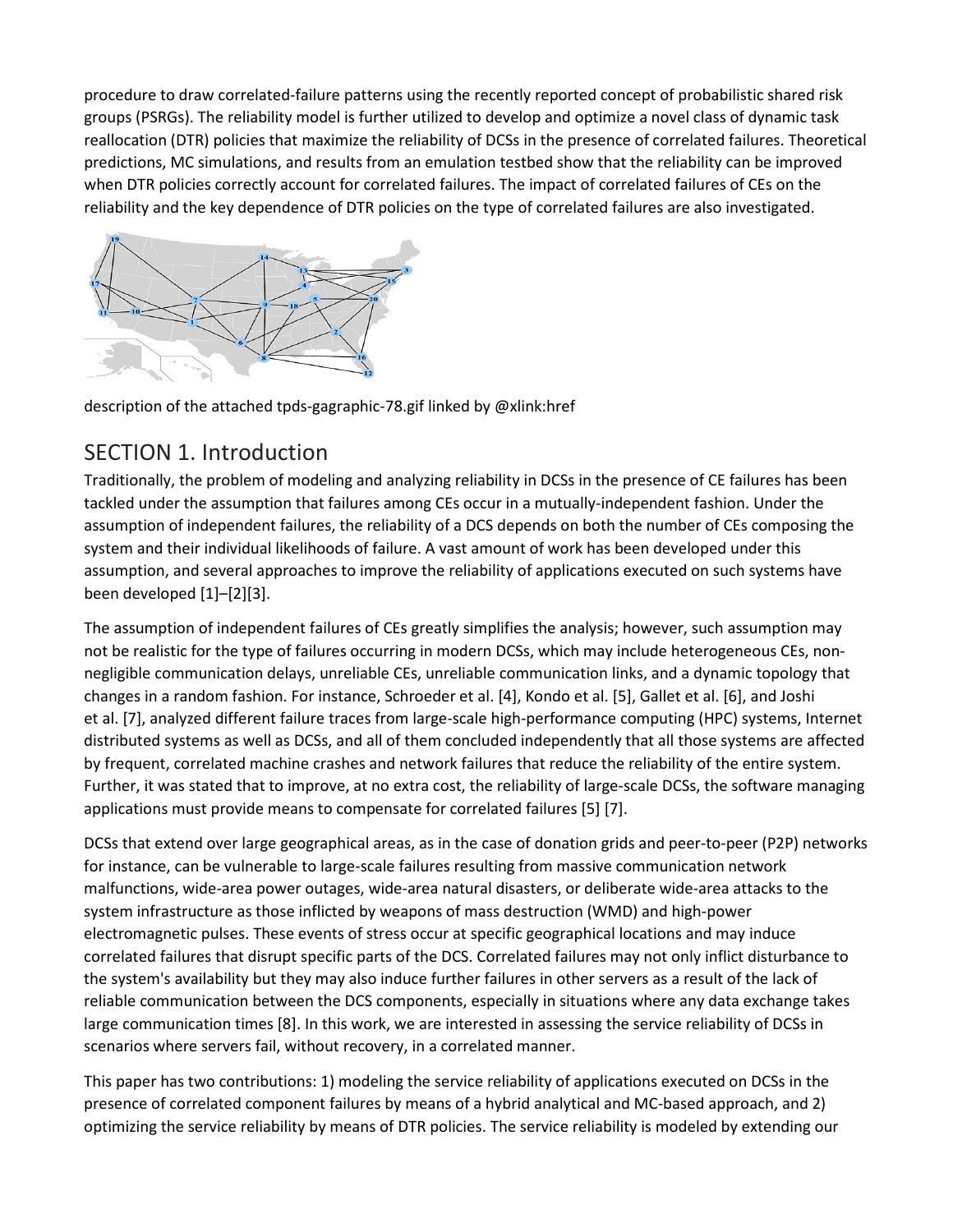analytical non-Markovian model in [9] to include specific group failures of CEs at each failure event. This extension enables us to calculate the reliability conditional on the occurrence of a specific realization of correlated CE failures. By averaging the conditional reliability over a large number of correlated-failure realizations, the average service reliability of an application in the presence of correlated failures can be estimated. To develop a statistical model for correlated failures we have adopted the concept of probabilistic shared risk link group (SRLG), which was developed by the network-routing community and has been used it to introduce correlation in a meaningful and practical manner by defining sets of CEs that may suffer from a common stress event. To maximize the reliability of DCSs in the presence of correlated failures, a novel class of DTR policies is also developed. The DTR policies exploit statistical knowledge on correlated failures to preemptively redistribute tasks among the CEs with the goal of maximizing the service reliability of the application. Results show that the benefit of DTR in improving reliability can be elevated when policies account for the effects of correlated failures.

The rest of this paper is organized as follows. Section 2 presents a brief survey of related work on modeling correlated failures and assessing reliability in DCSs. In Section 3 we build a model for correlated failures and introduce the hybrid analytical and MC-based approach for predicting the service reliability of a DCS. The concept of correlated-failure-aware DTRs is introduced in Section 4. Section 5 presents our simulation results. Finally, our conclusions are given in Section 6.

## SECTION 2. Related Work

Correlated failures have been extensively studied in other areas outside the context of DCSs. A simple taxonomy, based on the type of correlation exhibited by the failures, classifies correlated failures in temporal, spatial, logical or any combination of them.

Temporal failure correlations have been analyzed mostly in an empirical manner. In [10] the effects of failure patterns on the availability of a DCS's monitoring service were studied and simple techniques for improving the robustness of the monitoring services were developed. In [6] the time-varying behavior of failures in large-scale DCSs was empirically modeled from failure traces obtained from production systems. Zhang and Fu analyzed node, cluster, and system-wide failure behaviors to predict and capture temporal failure correlations (at different time scales) in a coalition cluster environment [11]. Spatially correlated failures have been modeled in large-scale systems as well. In [6] spatially correlated failures were identified from real data using the following intuitive approach: groups of failures occurring within a short time interval across the CEs were assumed to be spatially correlated. Other modeling approaches have assumed that spatially correlated failures are induced by massive events where a region containing several CEs are physically damaged [12]. Spatially correlated failures have also been modeled in wireless sensor networks, where spatial-failure patterns were modeled assuming the simultaneous failure of all the sensor nodes in a specific region [13].

Logical failure correlations have also been studied in DCSs, and have been obtained either from the logical data dependencies of the applications or from the logical interconnection between hardware components. Weatherspoon et al. analyzed logically correlated failures in P2P networks and developed a framework for discovering groups of CEs that are maximally independent in their failure characteristics and clustered them to compensate for correlated failures [14]. In [15] and [16], a software reliability modeling framework capable of incorporating the dependencies among successive software runs was reported. In [17], Dai et al. evaluated the reliability of a grid computing system considering the failure correlation of different subtasks executed by the grid; however, component failures were assumed to be independent. Recently, approximate analytical expressions for reliability in on-demand systems exhibiting correlated failures were presented [18].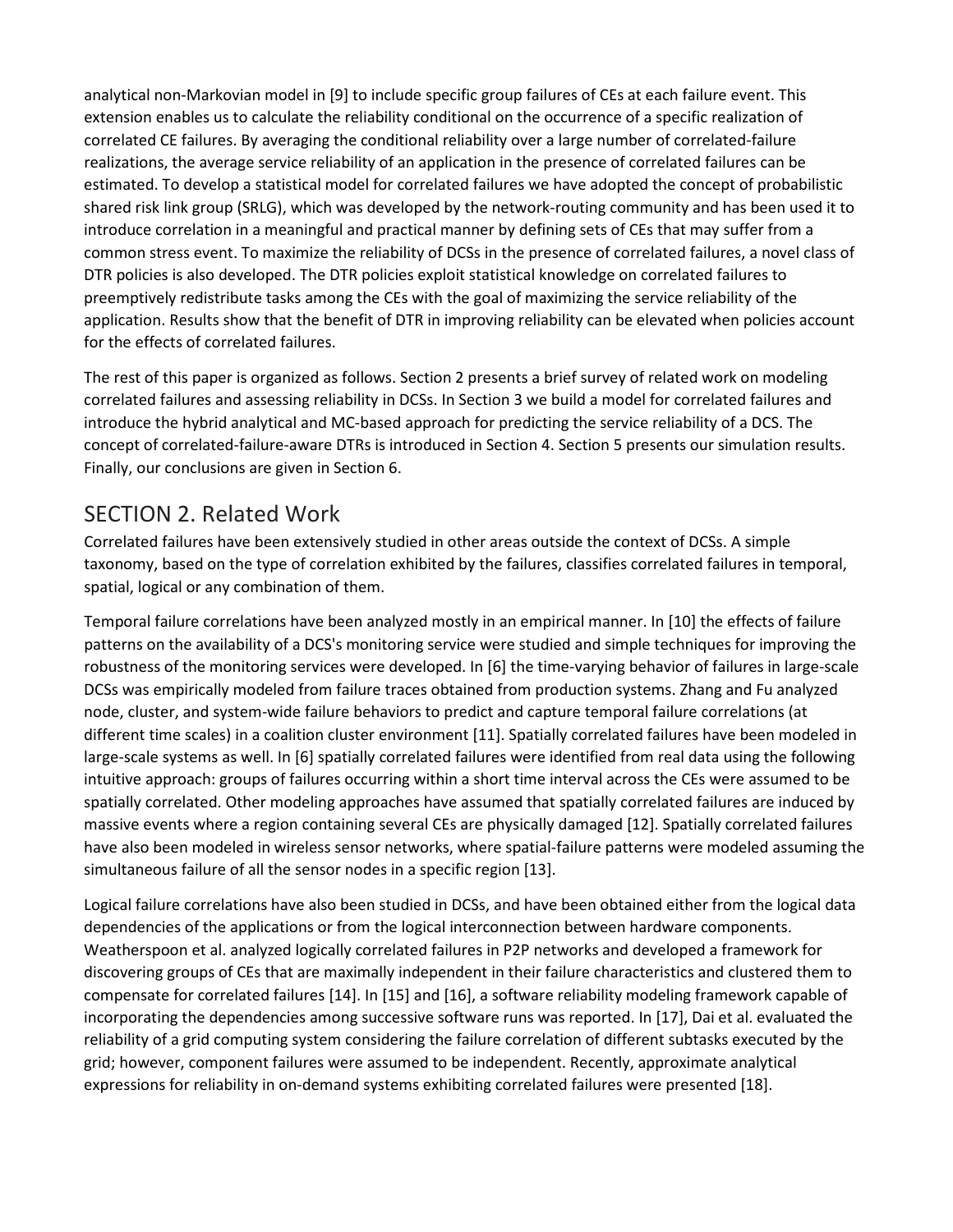Traces of real failures from several parallel, high- performance (HP), and distributed computing (DC) environments have become available to researchers in the last years [4][19]. In [4], Schroeder et al. statistically analyzed, and made public, traces of nine years of failures from a large HPC center. They noticed that the failure time of CEs follows a Weibull distribution, while their recovery time follows a lognormal distribution. In the context of correlated failures, Schroeder and Gibson noticed a certain degree of correlation between the failure rate of a CE and the type and intensity of the workload running on it. Iosup et al. analyzed traces of the longterm availability in a large-scale experimental grid environment [20]. The authors studied the effect of correlated failures in time, and built a failure model for the grid with no spatial correlation between the occurrence of failures at the different sites of it. Kondo et al. characterized the time availability in an Internetbased DCS focusing on identifying patterns of correlated availability [5]. They also modeled the availability and failure times in diverse DCSs; however, their analysis did not considered the effect of correlated failures [19].

# SECTION 3. Modeling Reliability of DCSs in the Presence of Correlated Failures

#### 1. Problem Definition

This paper tackles the problem of improving the reliability of non-Markovian DCS, by means of task reallocation, when failures in the CEs exhibit spatial correlation. We are particularly interested in improving the service reliability, which is defined as the probability that a given application can be entirely executed by a DCS. The DCS is assumed to be composed of n heterogeneous CEs, whose processing capabilities are of the processorconsistent type [21]; that is, the random time taken by any server to process any task follows a general distribution and depends only upon the random service time of the server executing such task. Parallel applications served by the DCS are assumed to belong to the class of applications with no data-dependence constraints between operations. Moreover, applications are supposed to be partitioned, at time  $t = 0$ , into M atomic tasks by an off-line application scheduler that allocates  $m_i$  tasks at the queue of the *j*th server. Further, all the CEs perform a synchronous DTR action at the prescribed time  $t = t<sub>b</sub>$ .

Finally, we have also assumed that the exchange of any task, or any group of tasks, among any pair of servers experiences a stochastic communication delay. Such stochastic delays follow general distributions and depend upon both the number of tasks exchanged among the servers as well as network-related parameters such as heterogeneous end-to-end propagation times. We shall also assume that computing servers may fail permanently in a correlated fashion (to be described later) at any random instant following the so-called crashstop failure model where tasks cannot be recovered from a failed server [22]. As a consequence, the application being executed on the DCS cannot be completed if at least one task remains unprocessed at a failed CE. Additionally, we further assume that small fixed-sized failure-notice (FN) messages are exchanged over the network in order to detect and isolate failed servers. These FN messages too experience stochastic end-to-end transfer delays that depend only on the end-to-end propagation time of each communication link. Finally, we adopt the simplifying assumption that servers employ a reliable message-passing protocol to guarantee that tasks are not discarded in situations such as a server failing while exchanges tasks with other servers.

#### 1. Reliability in the Presence of Correlated Failures

#### 2. Shared Risk Groups (SRGs) and Correlated Failures

We focus on modeling the service reliability in scenarios where servers fail without recovery. Specifically, we are interested in correlated failures triggered by large-scale geographical attacks to the DCS infrastructure, which diminish the ability of the DCS to reallocate tasks among CEs. Thus, we model the class of correlated failures resulting from real-world massive disruptions and/or physical attacks to the DCS infrastructure. To do so, we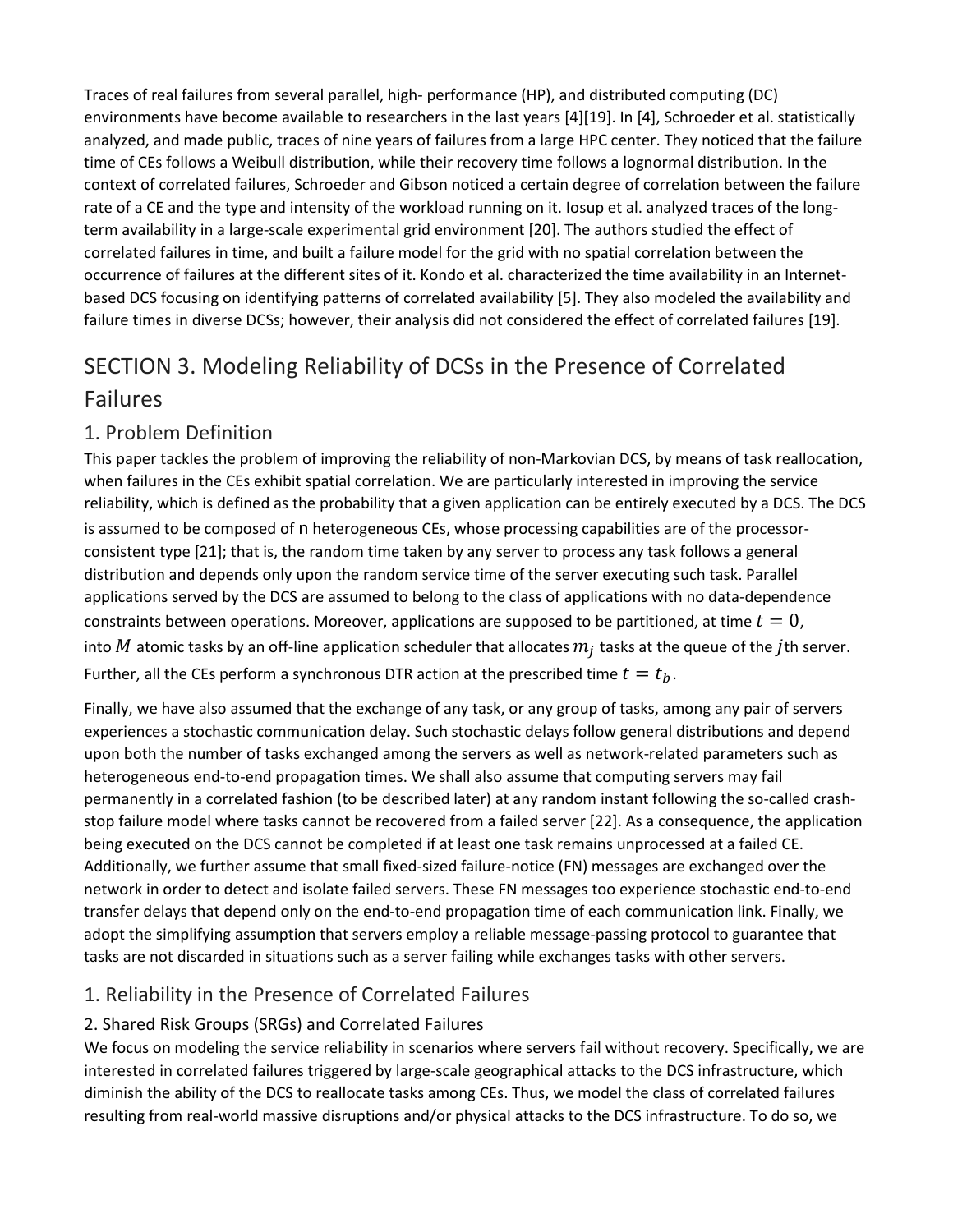have taken from the network routing community the concept of SRLGs and adjusted it here to introduce correlation in a meaningful and practical manner.

The concept of SRLG has successfully been used to address, in a systematic manner, the survivability of network topologies in the presence of multiple correlated communication link failures [23]. The key idea in SRLGs is that multiple yet different telecommunication services may be affected by a common network failure under the proviso that they share a common failure risk, such as a fiber-optic link, a routing device, a routing domain, etc. The consequence of a common risk failure is that all the services sharing the same risk would be affected or even totally interrupted. In [24], the concept of probabilistic SRLG was introduced as a generalization of the traditional SRLG to model stochastic failure events affecting the network topology, and upon the occurrence of a SRLG failure event, the communication links associated to the group fail with some probability. Here we take both concepts and redefine them to a DC environment.

Definition 1. A shared risk group in a DCS is a set of servers that may be affected by a common failure to the infrastructure of the DCS under the condition that they share a common failure risk.

In DCSs examples of common failure risks are: (1) infrastructure anomalies, such as power outages or spikes; (2) hardware failures, such as failures in memory modules, CPUs or even fans; (3) input/output errors, such as failures at disk drives or drive controllers; (4) network failures, such as failures at FastEthernet o GigaEthernet switches; and (5) software failures, such as failures at schedulers or distributed file systems. We note all these types of failures are logged by DCSs following the trace format of The Failure Trace Archive [25]. In fact, by examining traces in [25] from the HPC system at Los Alamos National Laboratory we have observed that the first failure triggered by a power outage produced a correlated failure at the nodes identified as 655 and 782. Other examples of real-world correlated failures found in the traces were triggered, for instance, by failures at UPSs and fiber drives. Examples of common failure risks of interest to this paper are groups of CEs sharing a close geographical area, groups of CEs within the same facility, groups of CEs facing a cyber attack to either the DCS, their distributed operating system, their communication network, or their Internet service provider, etc. [26].

Suppose now that there exists a set  $A$  of SRG events that may induce correlated failures to the DCS. Suppose also that each event  $A \in \mathcal{A}$  has a probability of occurrence of  $\pi(A)$ . Further, assume that the underlying infrastructure of an n-server DCS is abstracted by a connected, undirected graph  $G = (V, E)$ , where  $V =$  $\{1,2,\ldots,n\}$  is the set of CEs and  $E \subset V \times V$  is the set of communication links. Consequently, when the SRG event  $A$  happens, the set of servers  $V$  can be partitioned into two sets:  $V_A$  and  $V_A^c$  , where the former set denotes the collection of all servers sharing the common risk associated to the SRG event  $A$  and the latter set denotes all those servers unaffected by the event  $A$ .

Definition 2. A PSRG in a DCS is a set of servers that do fail with a positive failure probability, in the event of a SRG failure. More precisely, the failure probability of the ith server, conditional on the SRG failure event  $A$ , is denoted as  $p_i^A$  and satisfies:  $p_i^A > 0$  for all  $i \in V_A$  and  $p_i^A = 0$  otherwise.

Following [24], we assume that only one PSRG event may occur at a time, meaning that the PSRG failure events are mutually exclusive, and consequently the following relationship holds:  $\sum_{A \in \mathcal{A}} \pi(A) = 1$ . This otherwise arbitrary definition has been effectively used in the routing community and makes sense in the context of the class of failures regarded here [23]–[24][27].

Definition 3. We say that the servers  $i$  and  $j$  belonging to a DCS are correlated if  $p_i^A$  and  $p_j^A$  are both positive for the A PSRG. Moreover, upon the occurrence of the A SRG event, the probabilities  $p^A_i$  and  $p^A_j$  are mutually independent for all the pairs of servers in  $V_A$ .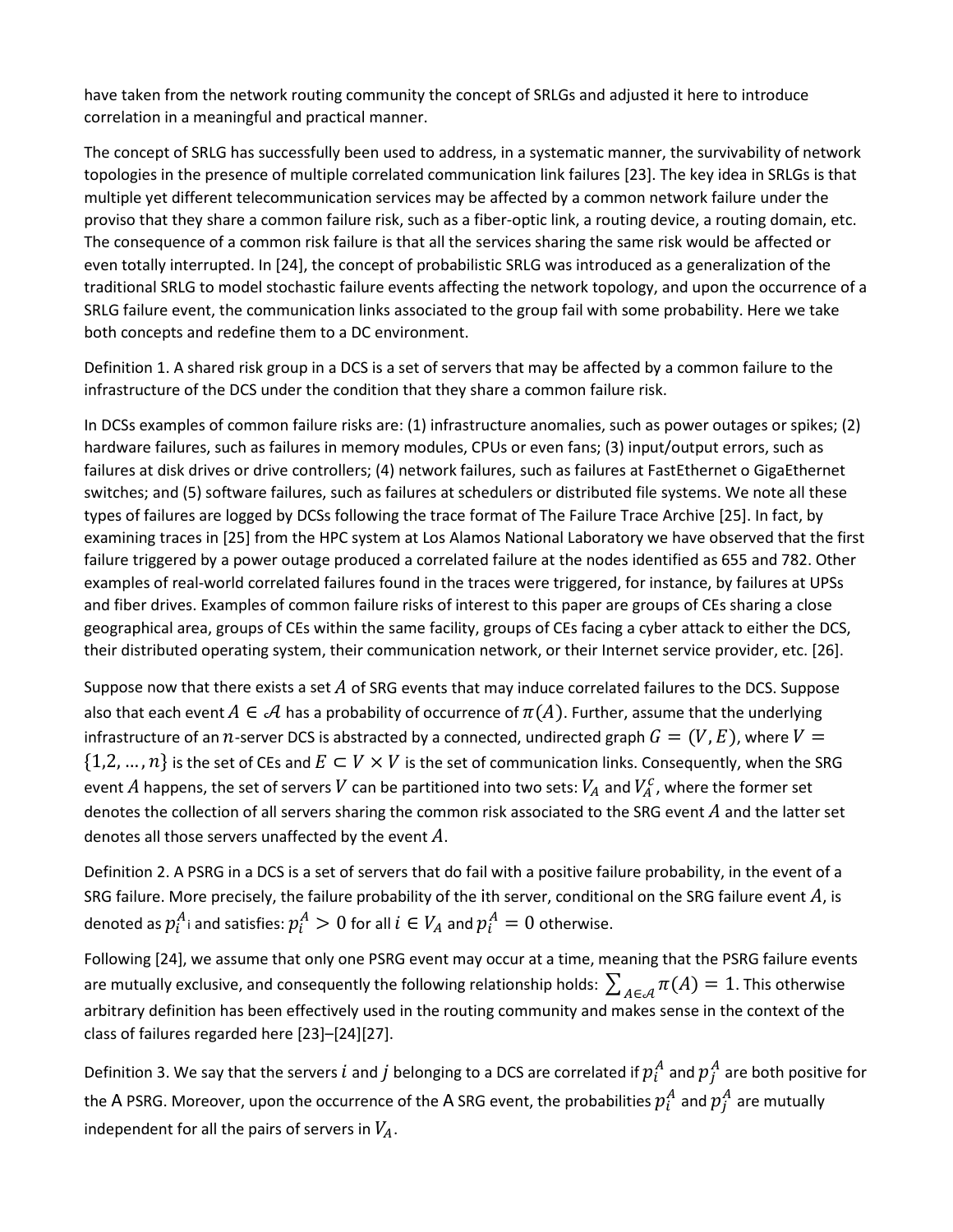Suppose now that  $X_i$  is a binary random variable representing if the ith server has failed ("1") or not ("0"). By arranging the n binary random variables in vector form, we introduce the failure vector  $X = (X_1, X_2, ..., X_n)$ , which takes values in  $\{0,1\}^n$ , as the random vector defining the failure state of the DCS. Also, a realization of the failure vector  $X^A$  is denoted by the binary vector  $x$  and is termed as a failure. Finally as a more practical matter, to generate samples of correlated failures given a specific probabilistic SRG event, it only suffices to specify the probabilities  $p_i^A$ , independently generate realizations for the  $X_i^A$  random variables, and form the vector  $\mathbf{x}^A$ .

#### 3. Service Reliability and Correlated Failures

In order to calculate the service reliability in the presence of spatially correlated failures, a hybrid analytical and MC approach is presented. By drawing samples of correlated failures from the PSRG model, a large number of realizations of correlated failure patterns can be generated. Thus, conditional on a particular failure pattern, an analytical model for the conditional service reliability of a DCS can be derived as shown in Appendix A, which can be found on the Computer Society Digital Library

at [http://doi.ieeecomputersociety.org/10.1109/TPDS.2013.78.](http://doi.ieeecomputersociety.org/10.1109/TPDS.2013.78) More precisely, conditional on a sample, say,  $X^A = x^A$ , of correlated failures induced by the occurrence of the APSRG event, the system of recursive integral equations (9), with initial conditions (10), presented in Appendix A, available in the online supplemental material, can be used to compute the conditional service reliability.

In brief, we can estimate the service reliability of a DCS in the presence of correlated failures induced by an  $\Lambda$  PSRG event as follows. Let  $k$  be the  $k$ th sample of correlated failures induced by the occurrence of the A PSRG event, with  $k = 1,2,..., \kappa$ . Let also  $R_{\ell_0,k}(t_b|\mathbf{X}^A = \mathbf{x}^A)$  be the service reliability of the DCS when servers perform a synchronous DTR action at time  $t = t_b$ , the initial system configuration is as specified by  $\ell_0$ , and the kth sample of correlated failures induced by the occurrence of the  $A$  PSRG event is as specified by  $X^A = x^A$ . The service reliability of the DCS in the presence of correlated failures induced by the occurrence of the  $A$  PSRG event,  $R_{\ell_0}^A(t_b)$ , can be estimated by simply averaging over the  $\kappa$  samples of correlated failures:

$$
R_{\ell_0}^A(t_b) \approx \frac{1}{\kappa} \sum_{k=1}^{\kappa} R_{\ell_0,k}(t_b|{\bf X}^A={\bf x}^A).
$$
 (1)

SECTION 4. Correlated-Failure—Aware DistributedTask Reallocation Policy In [9] [28] we developed a flexible class of DTR policies. Each policy in the class estimates, at  $t = t<sub>b</sub>$ , the amount of load imbalance,  $L_j^{ex}(t_b)$ , that each server has with respect to the estimated total system load,  $\stackrel{\wedge}{M}_i(t_b)$ . The imbalance estimation criterion considers a general parameter, denoted as  $\Lambda_j$ , which represents different choices for the imbalance criterion, such as the relative computing power and the individual reliability of the CEs. Once the imbalance criterion is defined, each unbalanced server determines the initial amount of tasks to reallocate among the remaining servers in the system. This step is carried out by partitioning the excess load among all the candidate task-receiver servers:

$$
l_{ij}^{(0)} \equiv l_{ij}^{(0)}(t_b) = \left[ m_i(t_b) - \hat{\Lambda_j} \hat{M}_i(t_b) / \sum_{\ell \in \mathcal{W}_j} \hat{\Lambda}_{\ell} \right], (2)
$$

where  $[\cdot]$  is the floor function and  $m_j(t_b)$  is the load at the jth server at time  $t=t_b.$  The values  $l^{(0)}_{ij}$  are initial values for the partition of tasks at an unbalanced server.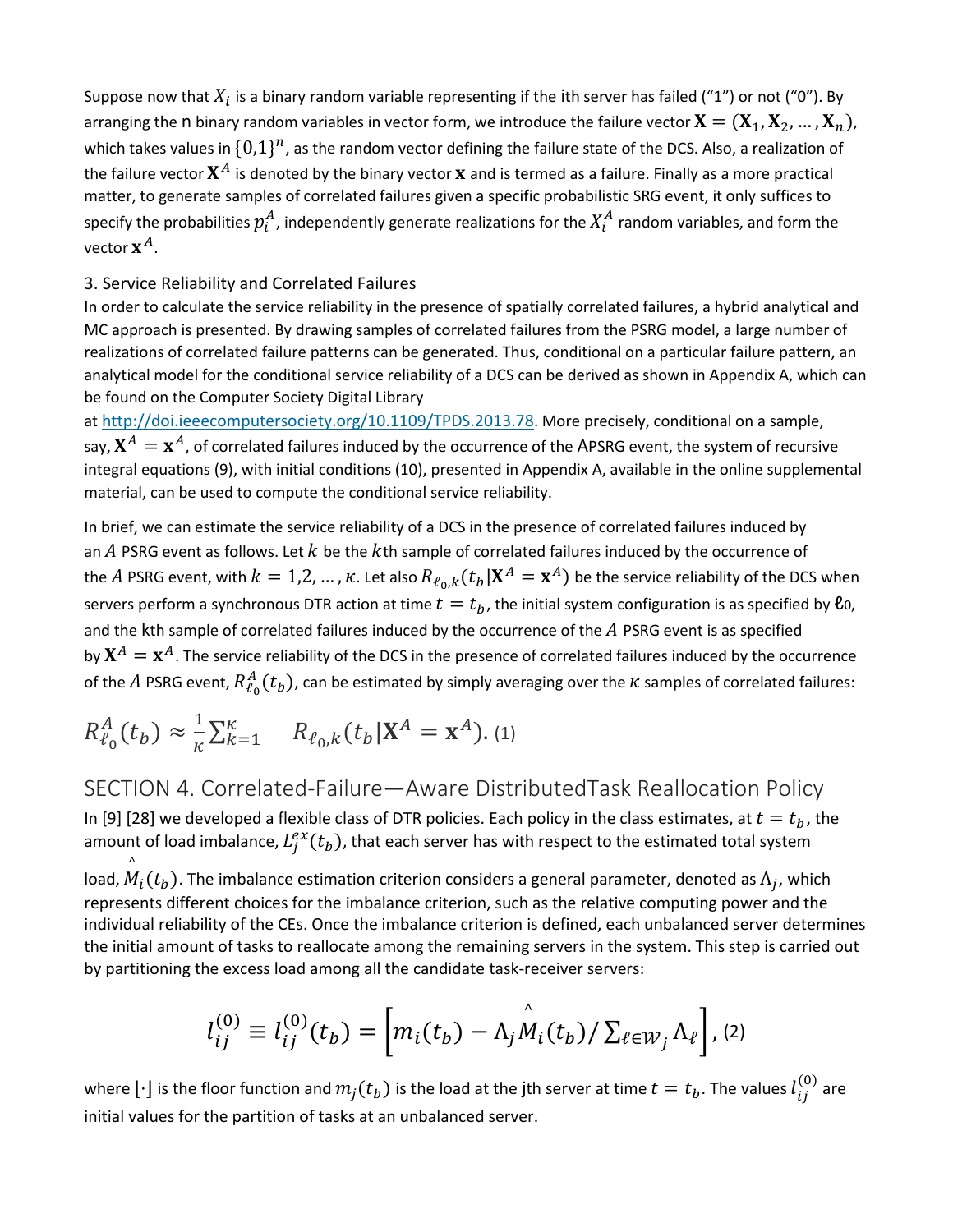To develop a DTR policy accounting for correlated failures, the ideas of PSRGs and correlation introduced in Definitions 2 and 3 must be considered. Here we have modified the general DTR policy and created a correlated-failure-aware policy by proposing the following reallocation criterion:

$$
\Lambda_j = \lambda_{d_j} \left( 1 - \lambda_j^f / \sum_{k \in V} \lambda_k^f \right) (1 - \pi(A)) \left( 1 - p_j^A p_i^A \right), \quad (3)
$$

where  $\lambda_{d_j}$  and  $\lambda_j^f$  are, respectively, the processing speed and the failure rate of the *j*th CEs. The idea behind this definition for the reallocation policy is to favor the migration of tasks from overloaded servers to those CEs that are less vulnerable to fail in a correlated manner given the PSRG event  $A$ , while simultaneously penalize the migration of tasks to those CEs that are correlated, in the sense of Definition 3. Note that the processing speed of the servers as well as the failure rates are still considered in the definition of the reallocation criterion. When failures are uncorrelated the term  $p_j^A p_i^A$  is zero as a consequence of Definition 2, and the proposed policy becomes proportional to: (1) the likelihood of not occurrence of the PSRG event  $A$ ; and (2)  $\lambda_{d_{j}}\Big(1-\lambda_{j}^{f}/\sum_{\nu\in V}\lambda_{k}^{f}\Big)$ ∈ �, which is exactly the reallocation policy for the independent failure case defined in [28], Section 2.2.

Note that in the development of the hybrid analytical and MC model for the service reliability, the DTR policy executed by the servers at time  $t<sub>b</sub>$  has been considered as a parameter. We include such parameterization in the notation of the service reliability as  $R_{\ell_0}^A(t_b;{\bf L})\equiv R_{\ell_0}^A(t_b)$ , where  ${\bf L}$ is an  $n$ -byn matrix whose  $l_{ij}$ th element denotes the number of tasks to be reallocated from the *i*th to the *j*th server at time  $t_b$ . More importantly, we can exploit such parameterization to pose an optimization problem that allow us to optimally migrate tasks among the CEs such that the service reliability of the DCS, in the presence of correlated failures, can be maximized. Mathematically, the following mixed-integer optimization problem can be stated:

$$
(t_b^*, \mathbf{L}^*) = \underset{(t_b, \mathbf{L})}{\arg min} R_{\ell_0}^A(t_b; \mathbf{L}),_{(4)}
$$

subject to

$$
\sum_{j=1, j\neq i}^{n} l_{ij} \le m_i, i = 1, ..., n, (5)
$$

$$
l_{ij} \in \{0,1,\ldots,m_i\}, i,j=1,\ldots,n, i \neq j, (6)
$$

 $t_h \geq 0.7$ 

The problem has  $n(n - 1)$  non-negative integer-valued variables, one non-negative real-valued variable and  $n^2 + 1$  restrictions. This type of optimization problem is known to be NP-hard due to the combinatorial explosion of the search space; the efficient search algorithm based on a pairwise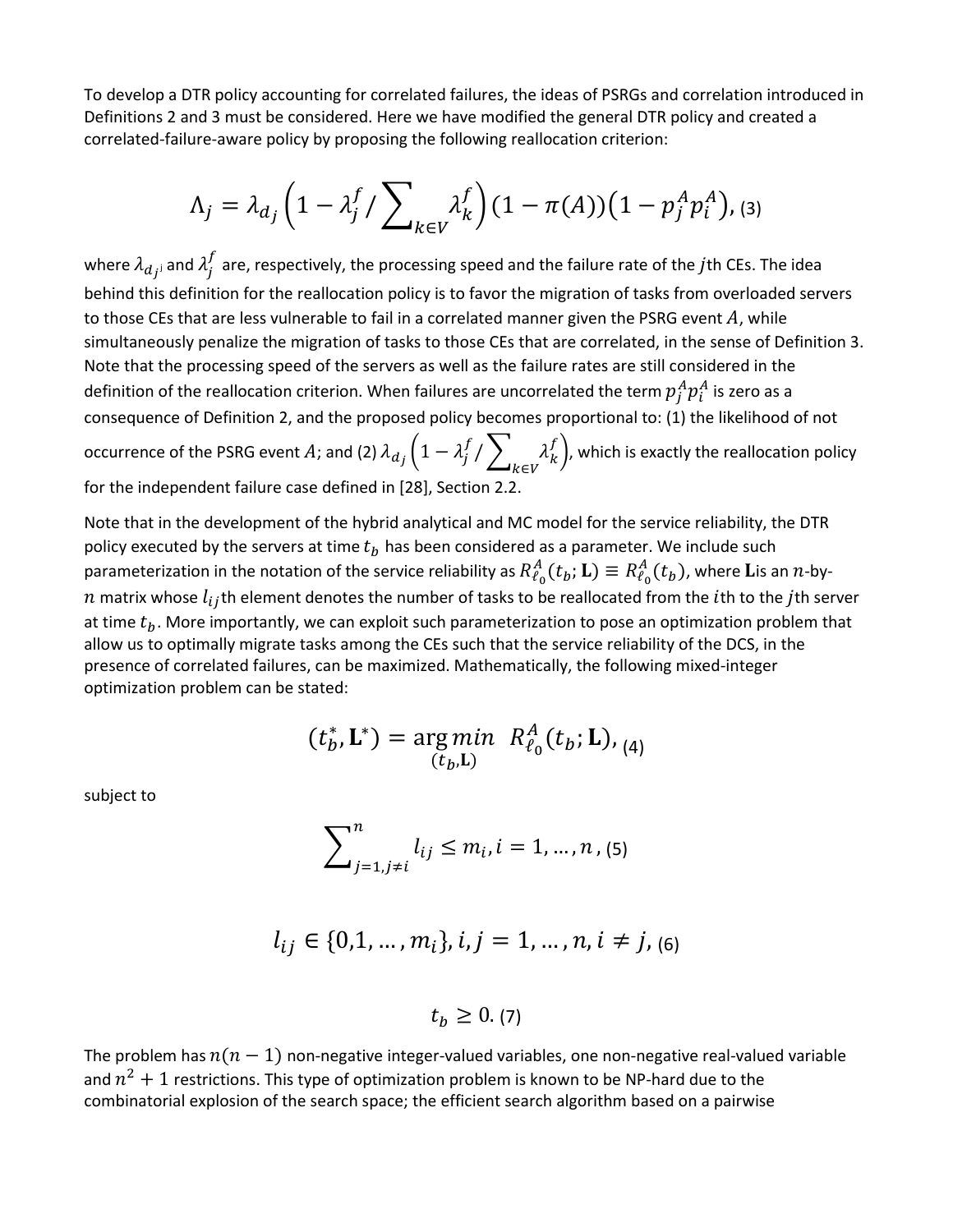decomposition of the DCS presented in [28] has been employed here to find feasible DTR policies maximizing the service reliability of a DCS in the presence of correlated failures.

We note that the proposed algorithm scales linearly in both the number of servers in the DCS and the number of tasks queued at the overloaded server. This claim is justified as follows. Suppose that the *j*th server is unbalanced and must reallocate tasks to  $\eta$  servers, where the relationship  $0 < \eta < n$  holds. Since the DTR policy executed by the servers is distributed, each one must solve (9) and (10) independently. For  $n = 2$  servers, the complexity in solving such equations is a function of the number of tasks queued at the jth server, that is  $O(f(m_i))$ . Since the jth server decomposes the DCS into  $\eta$  pairs of DCSs, the overloaded server must solve at most  $\eta$  times the optimization problem [\(4\)](https://ieeexplore.ieee.org/document/#deqn4) for  $n = 2$ . Further, by construction the algorithm must solve, at the jth server, no more than  $N$  times such optimization problem. From this, we observe that the complexity of the algorithm is  $\mathcal{O}\left(N(n-1)f\big(m_j\big)\right)$ . In addition, if an exhaustive search in the number of tasks to reallocate is conducted, then  $f(m_i)$  is bounded by mjbecause no more than  $m_i$  tasks must be reallocated.

## SECTION 5. Results

#### 1. Small-Scale Experiments

In this section the service reliability of a small-scale DCSs with a representative network topology has been analyzed. The DCS corresponds to a 20-node, nationwide distributed system where servers are located at several cities in the US as shown in Fig. 1. In our calculations we have considered two classes of CEs: HP servers and standard servers. Since in a DCS HP servers are expected to serve more tasks than standard CEs, they are supplied with a larger number of communication links. In particular, all those servers with five or more communication links in the topologies depicted in Fig. 1 are regarded as HP servers. Due to geographical proximity, in the DCS with 20-node servers the following PSRGs have been defined: PSRG-1 composed of servers 10, 11, 17, and 19; PSRG-2 composed of servers 1 and 7; PSRG-3 composed of servers 6 and 8; and PSRG-4 composed of servers 4, 5, 9, and 18. For simulation purposes, we suppose that each DCS may be affected only by four different PSRGs events, each one of them associated to PSRGs 1 to 4 and each one of them having a likelihood of occurrence of  $\pi(A) = 0.25$ .



**Fig. 1.** Topology of a sample small-scale DCS.

The non-Markovian stochastic dynamics of DCSs have been simulated assuming that both, the service and the task transfer times, follow Pareto distributions. Pareto distributions have been selected because, after experimentally characterizing the dynamics of the testbed DCS described in Appendix B, available in the online supplemental material, the empirical probability distribution functions (pdfs) of service and task transfer times are best fitted by Pareto distributions. The average task-processing time of the HP servers was set to 1 s, while the standard deviation of the task-processing time was set to 0.25 s. The average taskprocessing time of the standard servers was set to ten times the average task-processing time of the HP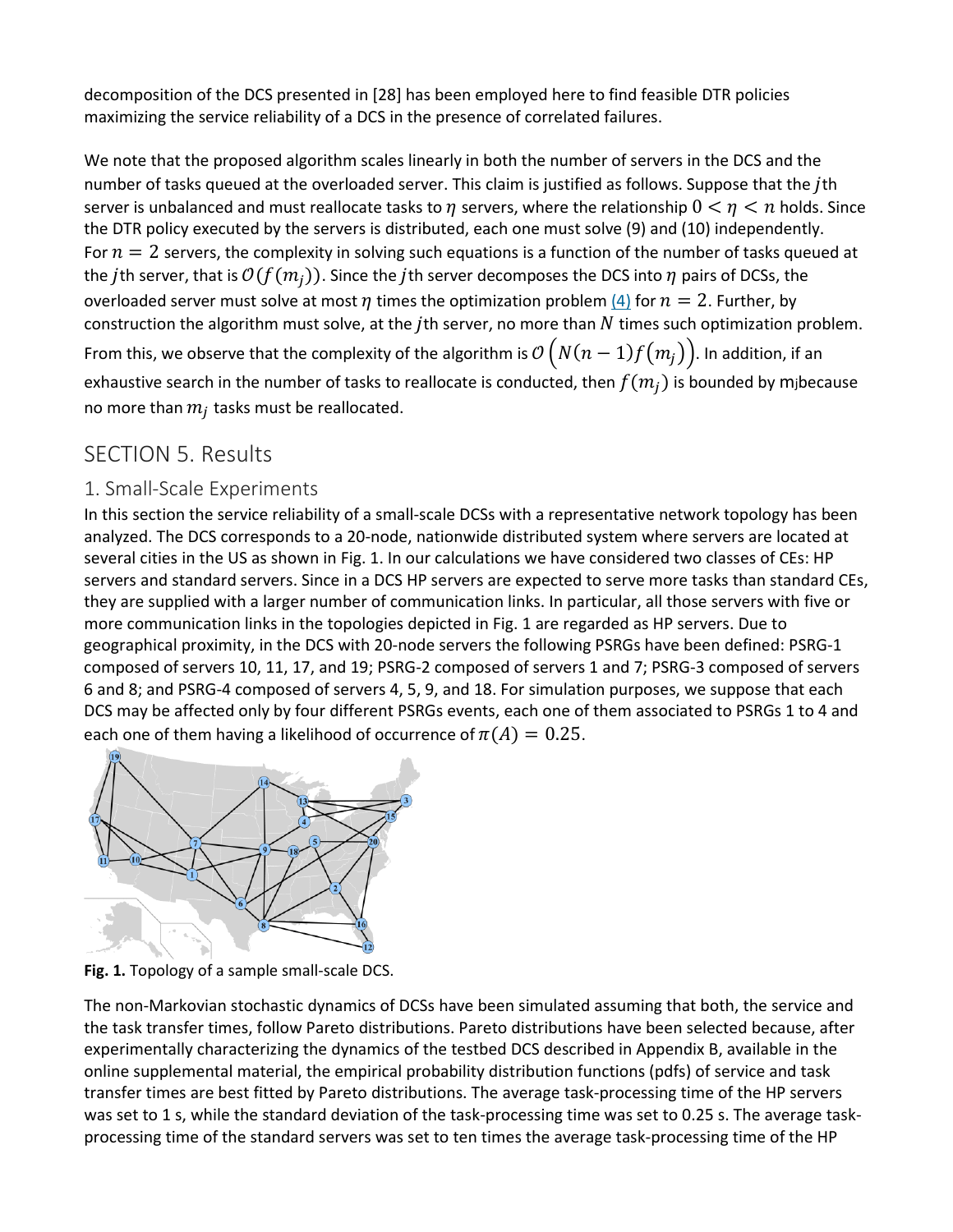servers, and their standard deviation was set to 4 seconds. For the task transfer times, we follow [28]to introduce meaningful communication delays and define the average task-transfer time to be five times the average service time of the standard (slowest) servers. Further, the mean transfer time of  $l_{ij}$  tasks from the *i*th server to the *j*th,  $\overline{T}_{ij}$ , is calculated as  $\overline{T}_{ij} = a_{ij}l_{ij} + b_{ij}$ , where  $a_{ij}$  and  $b_{ij}$  are positive constants that depend on the link connecting the *i*th and the *j*th servers. The parameters  $a_{ij}$  and  $b_{ij}$  were set to 1 second per task and 2 seconds, respectively, as in [28].

Regarding failure times, we follow the results in [19] [20] and assume that the failure times in both cases, correlated and independent failures, follow Weibull distributions with the same average failure times, that is, the average failure time of a server that crashes independently is 600 s, while the average failure time of all those servers in a PSRG crashing simultaneously on the occurrence of a PSRG event is also 600 s. In addition, we have considered a scenario of relatively small and uniform failure probability for the servers conditional on a PSRG, namely,  $p_i^A = 0.35$  for all i. To make fair comparisons, in our simulations we have adjusted the average number of failed servers to be the same for the cases of correlated and independent failures.

Regarding the workload processed by the DCSs, we assume in our calculations that an application composed of  $M = 5,000$  tasks is allocated onto the CEs at time  $t = 0$ . We have considered four different initial allocations. The initial task allocations labeled as Uniform-1, Uniform-2, and Uniform-3 correspond, respectively, to an initial uniform allocation of tasks onto all the CEs, onto the HP servers only, and onto the standard CEs only, while the allocation labeled as Computing-Power corresponds to an initial allocation of tasks proportional to the relative processing speed of the CEs. In addition, a DTR policy with a reallocation criterion based solely on the relative processing speed of the CEs has been considered. All the estimated values reported here correspond to centers of intervals with 95 percent confidence, over which the estimates will not differ from the true value more than 5 percent.

Table 1 lists the optimal service reliability, for the four different initial task allocation considered, and for both cases independent and correlated failures. In the case of independent failures, the optimal service reliability was calculated by means of the pairwise decomposition of a DCS presented in [28]. In the case of correlated failures, the optimal service reliability was approximated by first generating a sample of PSRG correlated failures and, next, the conditional service reliability was calculated analytically by solving (9) and (10), and finally (1) was used to compute the estimated service reliability for a fixed DTR policy. It can be observed from Table 1 that, in spite of the DTR and the average number of failures are the same, PSRG correlated failures diminish the service reliability as compared to the case of independent failures. For the cases presented here, as a result of correlation in the failures, the service reliability has been reduced up to 21 percent for the 20-node DCS. The reduction in the service reliability is explained by the fact that the likelihood of failure of an HP server increases when correlated failures induced by a PSRG affect a DCS, as compared to the case of independent failures. For independent failures, any server may fail in the system; however, when a PSRG affects a DCS only a specific subset of servers is prone to fail. Recall that the average number of failures is the same for both independent and correlated failures, and recalling also that each PSRG, with the exception of PSRG-1 in the 20-node DCS, contains one or two HP servers. Thus, it can be easily observed that the likelihood of failure of an HP server increases in the presence of correlated failures induced by a PSRG. The same ideas explain also why independent and correlated failures yield approximately the same service reliability for the 20-node DCS in the case of the PSRG-1 event. In Appendix C, available in the online supplemental material, the negative effects of correlated failures induced by PSRG events on the average fraction of tasks served by the DCS are presented in detail as an additional result.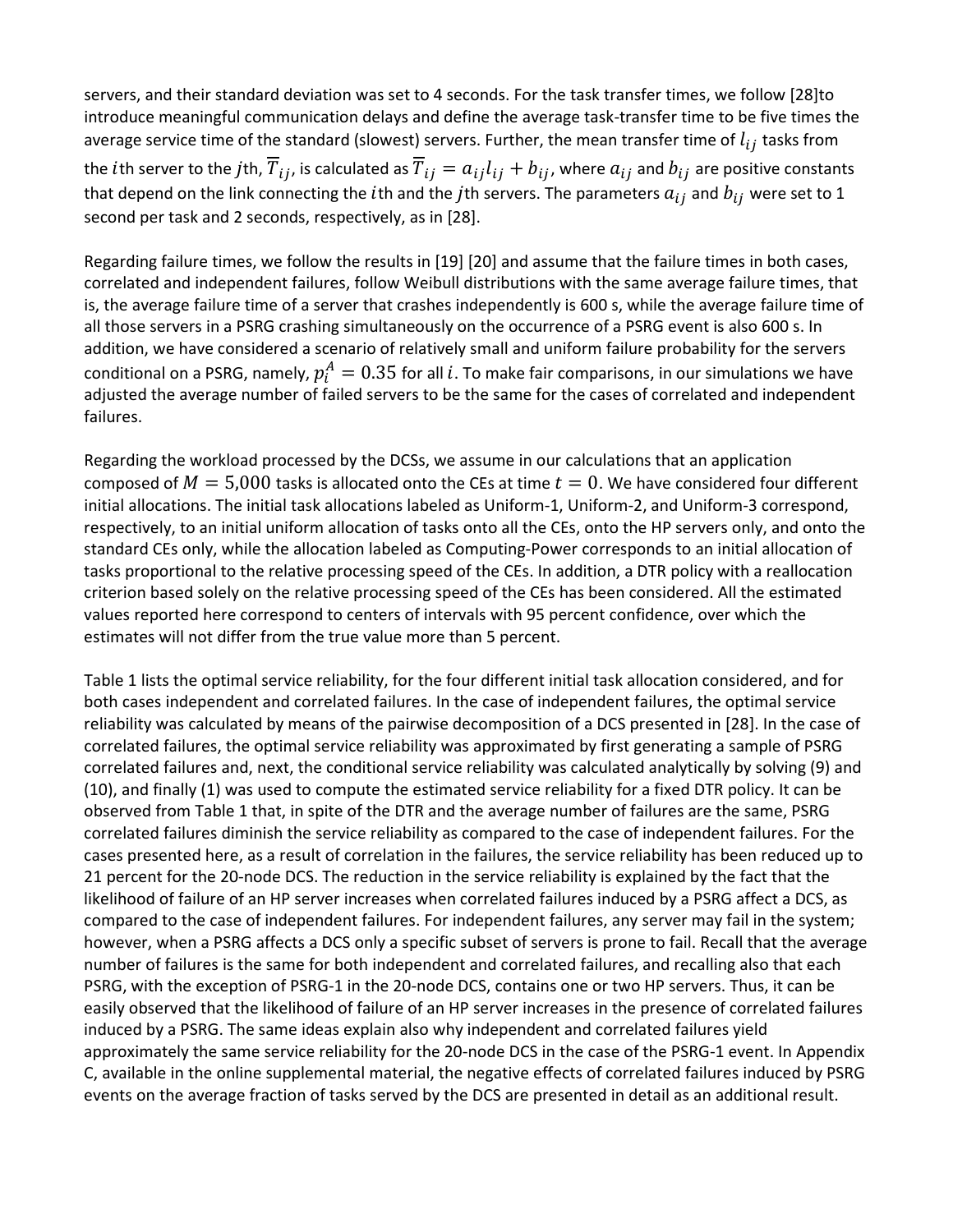**TABLE 1** The Service Reliability of Small- and Large-Scale Dcss in the Presence of Both Independent and Spatially Correlated Failures

| Initial Allocation | PSRG-1 |       | PSRG-2 |       | PSRG-3 |       | PSRG-4 |       |
|--------------------|--------|-------|--------|-------|--------|-------|--------|-------|
|                    | Indep. | Corr. | Indep. | Corr. | Indep. | Corr. | Indep. | Corr. |
| Uniform 1          | 0.835  | 0.830 | 0.869  | 0.681 | 0.866  | 0.694 | 0.822  | 0.775 |
| Uniform 2          | 0.787  | 0.785 | 0.812  | 0.653 | 0.829  | 0.649 | 0.794  | 0.701 |
| Uniform 3          | 0.820  | 0.818 | 0.850  | 0.673 | 0.852  | 0.682 | 0.813  | 0.746 |
| Comp-Pwr.          | 0.877  | 0.874 | 0.897  | 0.681 | 0.889  | 0.691 | 0.874  | 0.757 |

#### **20-node DCS**

#### **Gnd5000 DCS**

| Initial Allocation | PSRG-1. |       | PSRG-2 |       | PSRG-3 |       | PSRG-4 |       |
|--------------------|---------|-------|--------|-------|--------|-------|--------|-------|
|                    | Indep   | Corr  | Indep  | Corr  | Indep  | Corr  | Indep  | Corr  |
| Uniform            | 0.7911  | 0.527 | 0.762  | 0.646 | 0.781  | 0.629 | 0.794  | 0.582 |
| Comp-Pwr           | 0.913   | 0.602 | 0.905  | 0.692 | 0.927  | 0.688 | 0.916  | 0.657 |

|              | 20-node DCS    |       |                |       |                               |       |                |       |
|--------------|----------------|-------|----------------|-------|-------------------------------|-------|----------------|-------|
| Initial      | PSRG-1         |       | $PSRG-2$       |       | PSRG-3                        |       | PSRG-4         |       |
| Allocation   | Indep.   Corr. |       | Indep.   Corr. |       | Indep.   Corr.                |       | Indep.   Corr. |       |
| Uniform 1    | 0.835          | 0.830 | 0.869          | 0.681 | 0.866                         | 0.694 | 0.822          | 0.775 |
| Uniform 2    | 0.787          | 0.785 | 0.812          | 0.653 | 0.829                         | 0.649 | 0.794          | 0.701 |
| Uniform 3    | 0.820          | 0.818 | 0.850          | 0.673 | 0.852                         | 0.682 | 0.813          | 0.746 |
| Comp-Pwr.    | 0.877          | 0.874 | 0.897          | 0.681 | 0.889                         | 0.691 | 0.874          | 0.757 |
| Grid5000 DCS |                |       |                |       |                               |       |                |       |
| Initial      | PSRG-1         |       | PSRG-2         |       | $\overline{\mathrm{PSRG}}$ -3 |       | PSRG-4         |       |
| Allocation   | Indep.   Corr. |       | Indep.   Corr. |       | Indep.   Corr.                |       | Indep.   Corr. |       |
| Uniform      | 0.791          | 0.527 | 0.762          | 0.646 | 0.781                         | 0.629 | 0.794          | 0.584 |
| Comp-Pwr.    | 0.913          | 0.602 | 0.905          | 0.692 | 0.927                         | 0.688 | 0.916          | 0.657 |

We show in Fig. 2a the service reliability of the DCS as a function of the DTR policy, when the initial task allocation is Uniform-2 and the PSRG event 2 induces correlated failures in the system. The DTR policy is represented in the figure as the ratio of tasks exchanged among all the CEs. Since in the Uniform-2 allocation tasks are initially sitting at the standard CEs, the DTR policy showed in the figure corresponds to the case of transferring tasks from standard servers to HP servers. Results suggest that the service reliability, in the presence of correlated failures generated by a PSRG event, may drop between 5 and 25 percent as compared to the case of independent-failures. Once again, this result is attributed to the fact that, when correlated failures occur, it is more likely that an HP server fails as compared to the likelihood of failure of HP servers when independent failures affect the DCS. Moreover, Fig. 2a also illustrates the effect of properly selecting the number of tasks to migrate among the CEs: when the task transfer delays are negligible compared to the average service times of tasks, the optimal DTR policy corresponds to the initial partition specified by [\(2\).](https://ieeexplore.ieee.org/document/#deqn2) However, when the task-transfer delays are not negligible, as in the example shown here, such selection is no longer optimal and by transferring only 95 percent (90 percent) of the tasks as specified by  $(2)$ , a maximal service reliability of 0.812 (0.653) is achieved when independent (correlated) failures affect DCS's dynamics. In Fig. 2 b the service reliability of the DCS in the presence of both independent and correlated failures is depicted as a function of the instant when the DTR policy is executed by the CEs. Results suggest that an excessive delay in executing the DTR policy has the effect of considerably reducing the service reliability regardless of the type of failure affecting the DCS.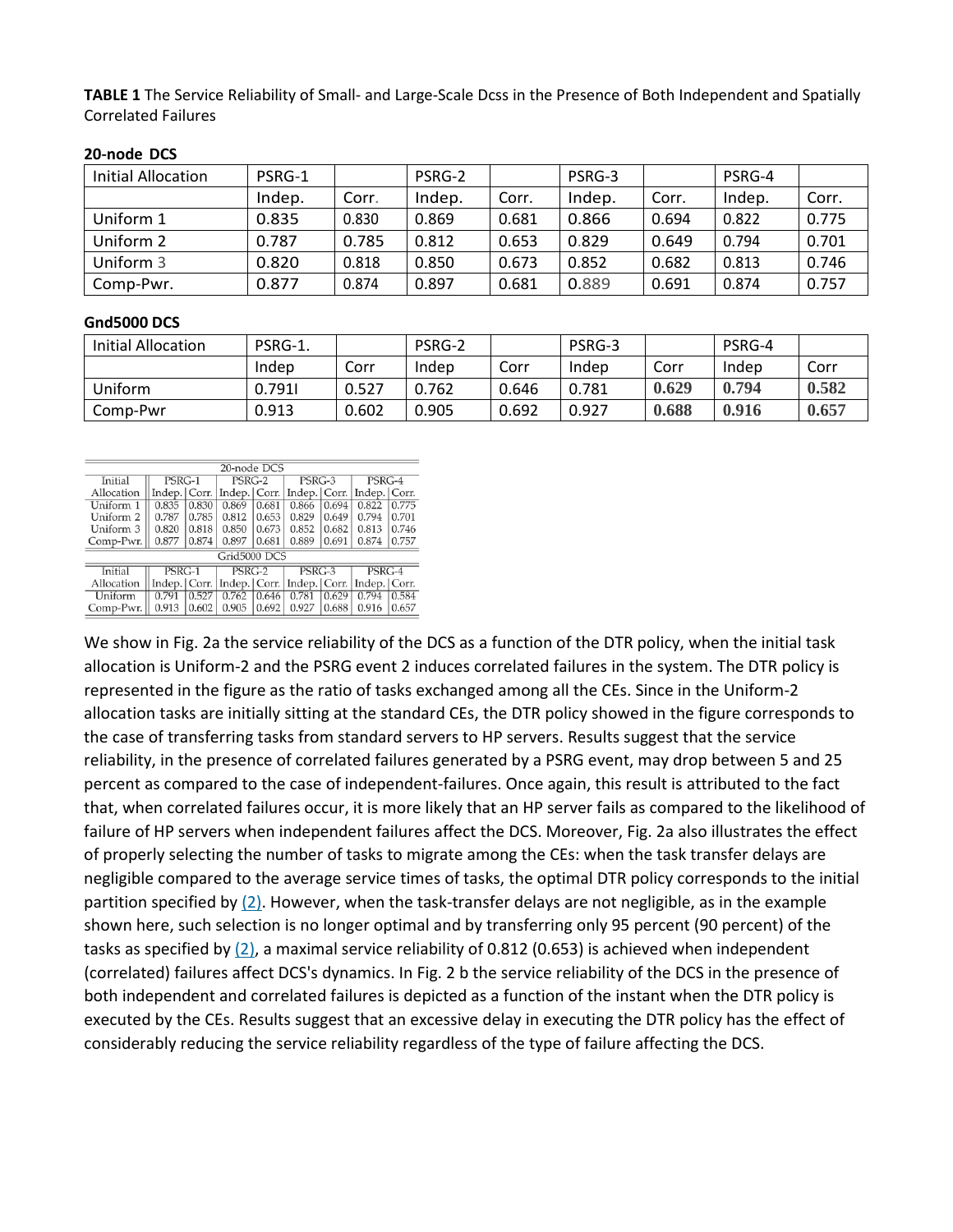

**Fig. 2.** The service reliability of the small-scale DCS as a function of the: (a) fraction of tasks reallocated; and (b) instant when the DTR policy is executed.

In order to experimentally validate our theory we coded the DTR policy for maximizing the service reliability on the testbed DCS described in Appendix B, available in the online supplemental material, and emulated the 20-node DCS shown in Fig. 1. In order to yield predictions for the service reliability, the random times driving the dynamics of the testbed must be first experimentally characterized. To do so, Pareto distributions were fitted for the service times and transfer times of the testbed. The average service times, the average transfer times, and the  $a_{ij}$  and  $b_{ij}$  parameters were estimated using maximum likelihood estimators as in [28]. From the experimental characterization, we have adjusted the DC application so that the average service times at the CEs are between 5 and 10 seconds for the standard servers and between 1 and 1.5 seconds for the HP servers. Also, traffic shapers have been set so that the estimated  $a_{ij}$  and  $b_{ij}$ parameters are between 5 and 10 seconds per task, and 1 to 3 seconds, respectively. The initial workload in the DCS was set to 2,000 tasks, the failure times of the CEs failing in a correlated manner was assumed to follow Weibull distributions with average failure times of 400 s. As in simulations, we considered a scenario of relatively small and uniform failure probability for the CEs, conditional on a PSRG, i.e.,  $p_i^A=0.35$  for all  $i$ . Also, to make fair comparisons, we have adjusted the average number of failed CEs to be the same for the cases of correlated and independent failures. In the experimental setup, the reliability was calculated by averaging a total of 500 independent realizations of failure patterns for each policy, while in the case of the theoretical predictions 10,000 realizations of independent failures patterns were employed for each policy.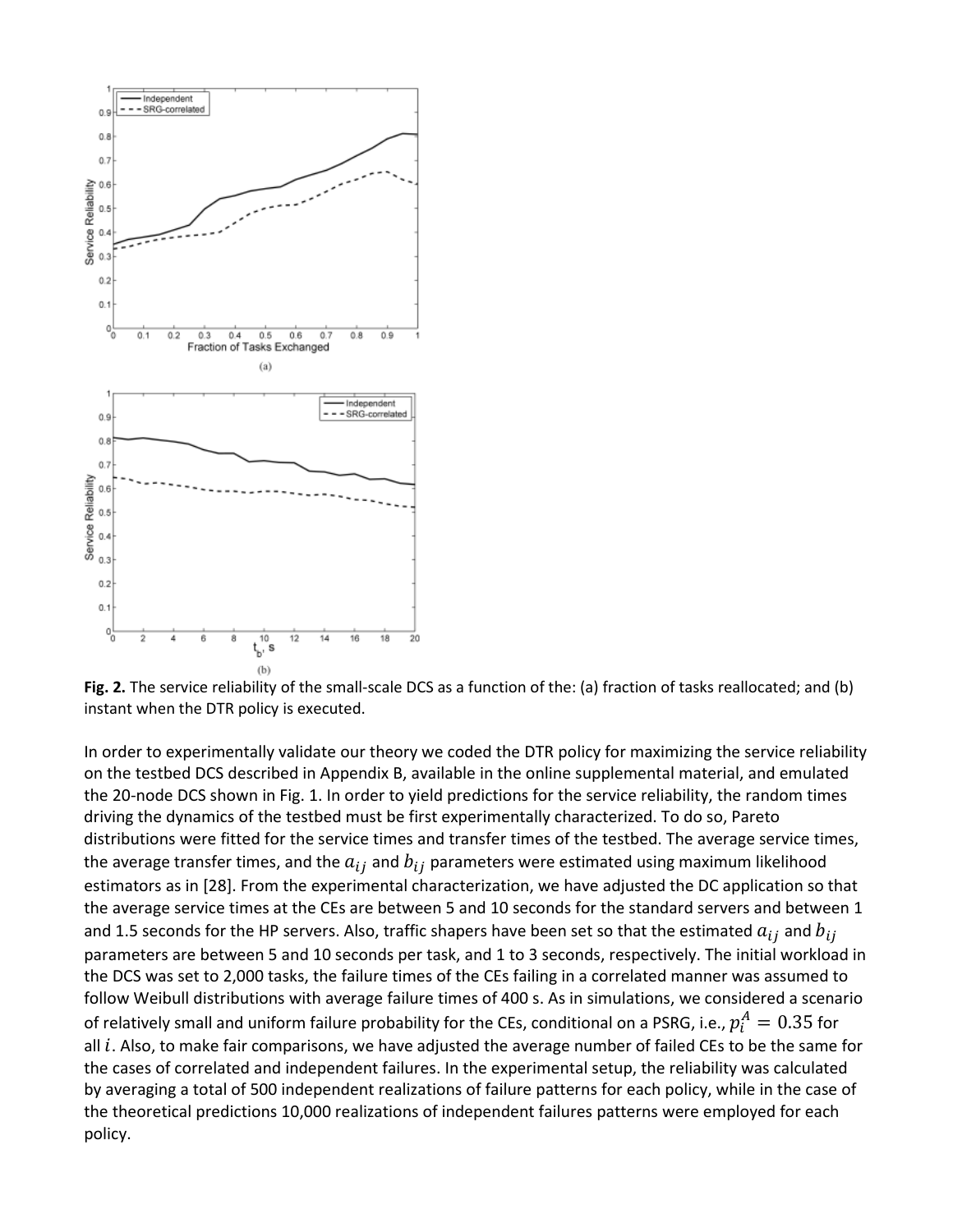Fig. 3 shows the theoretical predictions and the experimental results for the service reliability in the presence of PSRG-2 correlated failures, as a function of the fraction of tasks reallocated among the servers, when the Uniform-1 initial task allocation was employed to partition the application at time  $t=0$ . As in the case of simulations, in Fig. 3 two types of DTR policies have been considered: one that disregards the fact that failures occur in a correlated manner (labeled as "CF-Unaware") and another policy accounting for correlated failures (labeled as "CF-Aware"). First, observe that Fig. 3visually suggests a fairly good agreement between the theoretical predictions and the experimental results. This subjective assessment is confirmed by the fact that maximum absolute errors smaller than 4 percent have been obtained between the theoretical and curves obtained from the emulated DCS. As before, we see that if a DTR policy does not take into account the effects of correlated component failures then the service reliability is reduced by up to 22 percent. The larger reduction in the service reliability is observed in an operational regime where more tasks are exchanged among servers. Last, in Table 2 we list the maximal service reliability for both the correlated-failure-unaware and the correlated-failure-aware DTR policies for different initial allocation of tasks of the 2,000 tasks, when PSRG-2 events induce correlated failures. The optimal values for the service reliability have been obtained by solving the optimization problem  $(4)$ . Table 2 shows that regardless of how the tasks have been initially allocated onto the servers, the service reliability is indeed greater when a DTR policy exploits the knowledge about the correlated component failures occurring in the system.



**Fig. 3.** The service reliability as a function of fraction of tasks reallocated among the CEs, when independent and correlated failures affect an emulated DCS.

| Initial load | <b>Maximal Service Reliability</b> |            |          |            |
|--------------|------------------------------------|------------|----------|------------|
|              | Theoretical                        |            | Emulated |            |
|              | CF-Aware                           | CF-Unaware | CF-Aware | CF-Unaware |
| Uniform 1    | 0.795                              | 0.653      | 0.772    | 0.667      |
| Uniform 2    | 0.786                              | 0.640      | 0.791    | 0.669      |
| Uniform 3    | 0.751                              | 0.622      | 0.772    | 0.614      |
| Comp-Pwr.    | 0.702                              | 0.608      | 0.726    | 0.615      |

**TABLE 2** Maximal Service Reliability for Two Types of DTR Policies and Different Initial Allocation of Tasks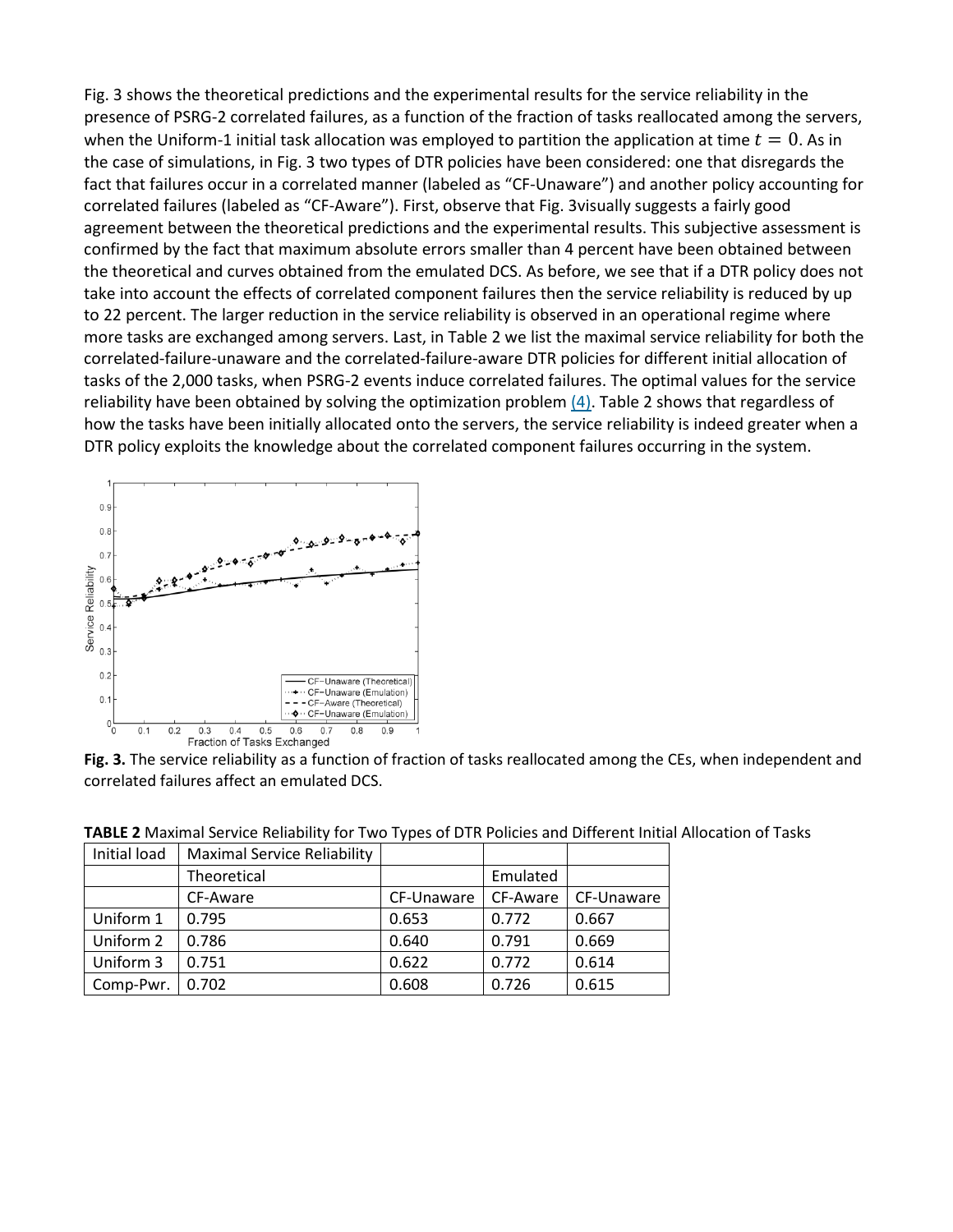|              | Maximal Service Reliability |                                               |          |       |  |  |
|--------------|-----------------------------|-----------------------------------------------|----------|-------|--|--|
| Initial load |                             | Theoretical                                   | Emulated |       |  |  |
|              |                             | CF-Aware   CF-Unaware   CF-Aware   CF-Unaware |          |       |  |  |
| Uniform 1    | 0.795                       | 0.653                                         | 0.772    | 0.667 |  |  |
| Uniform 2    | 0.786                       | 0.640                                         | 0.791    | 0.669 |  |  |
| Uniform 3    | 0.751                       | 0.622                                         | 0.772    | 0.614 |  |  |
| Comp-Pwr.    | 0.702                       | 0.608                                         | 0.726    | 0.615 |  |  |

Finally, we present in Appendix C, available in the online supplemental material, experiments conducted over a 38-nodes DCS, which show the diminishing effects of correlated failures on the service reliability.

#### 1. Large-Scale Experiments

In order to study the effect of correlated failures in a more realistic scenario, we have analyzed the largescale grid computing system called Grid5000 [29]. Grid5000 is a computing grid geographically distributed across nine cities, termed as sites, and composed of 15 clusters with a total number of 1,288 nodes. For simplicity, we have studied here Grid5000's behavior in the presence of correlated failures at the cluster level, that is, we considered the Grid5000 as a 15 server DCS where each one of the 15 servers summarizes the behavior of all the nodes forming the corresponding cluster. Since Grid5000 is geographically distributed across nine different sites, which host one or more clusters per site, we have defined PSRGs for all those sites containing two or more clusters. Thus, the so-called PSRG-1 is composed of clusters 1 to 4, the PSRG-2 is composed of clusters 7 and 8, the PSRG-3 is composed of clusters 9 and 10, while the PSRG-4 is composed of clusters 11 and 12. The remaining clusters (5, 6, 13, 14, and 15) are not associated to any SRGs and we have assumed that they fail independently. Based on this definition of PSRGs, we suppose that Grid5000 may be affected by four different PSRG events, each one of them associated to PSRGs 1 to 4. The likelihood of occurrence of each PSRG event is  $\pi(A) = 0.25$ .

To model the dynamics of the 15 clusters in Grid5000, we downloaded traces from The Grid Workload Archive, [30], and The Failure Trace Archive [25]. We pooled samples of all the nodes forming a cluster and employed parametric as well as non-parametric pdf estimation methods to fit proper distributions for both, the task execution times and the failure times, at the cluster level. Heterogeneity was introduced in the task execution times by filtering out the data, using the "Application class" field provided in the traces, and considering only those 15 application classes with larger number of samples. Table 6 in Appendix C, available in the online supplemental material, lists statistics and the fitted distributions for servers' task execution times in Grid5000. Note that, at the cluster level, average task service times are highly heterogeneous as observed in Table 6 and as indicated by a coefficient of variation of 1.985. The heterogeneity in the service times is also observed noting that such times seem to follow different parametric distributions, such as Gamma, Extreme Value, and Pareto, as well as non-parametric distributions, such as mixtures of two and four Gaussian kernels.

Regarding failure times, we also pooled samples of all the nodes in a cluster and filtered out the data to consider only the availability times of the 15 clusters. In Table 6 statistics as well as the fitted distributions for the failure times in Grid5000 are listed. We note that, at the cluster level, the average failure times in Grid5000 are more-or-less homogeneous with a coefficient of variation of 0.645. To establish fair comparisons and simplify our simulations, the failure time of all the clusters within a PSRG is assumed to follow the distribution with the largest average failure time. In addition, as in the previous examples, we have considered a scenario of relatively small yet uniform failure probability for the clusters, conditional on a PSRG. We assumed that the ith cluster in a PSRG may fail with a probability of  $p_i^A = 0.35$  for all i. Regarding task transfer times, we safely assumed that communication delays are negligible due to sites in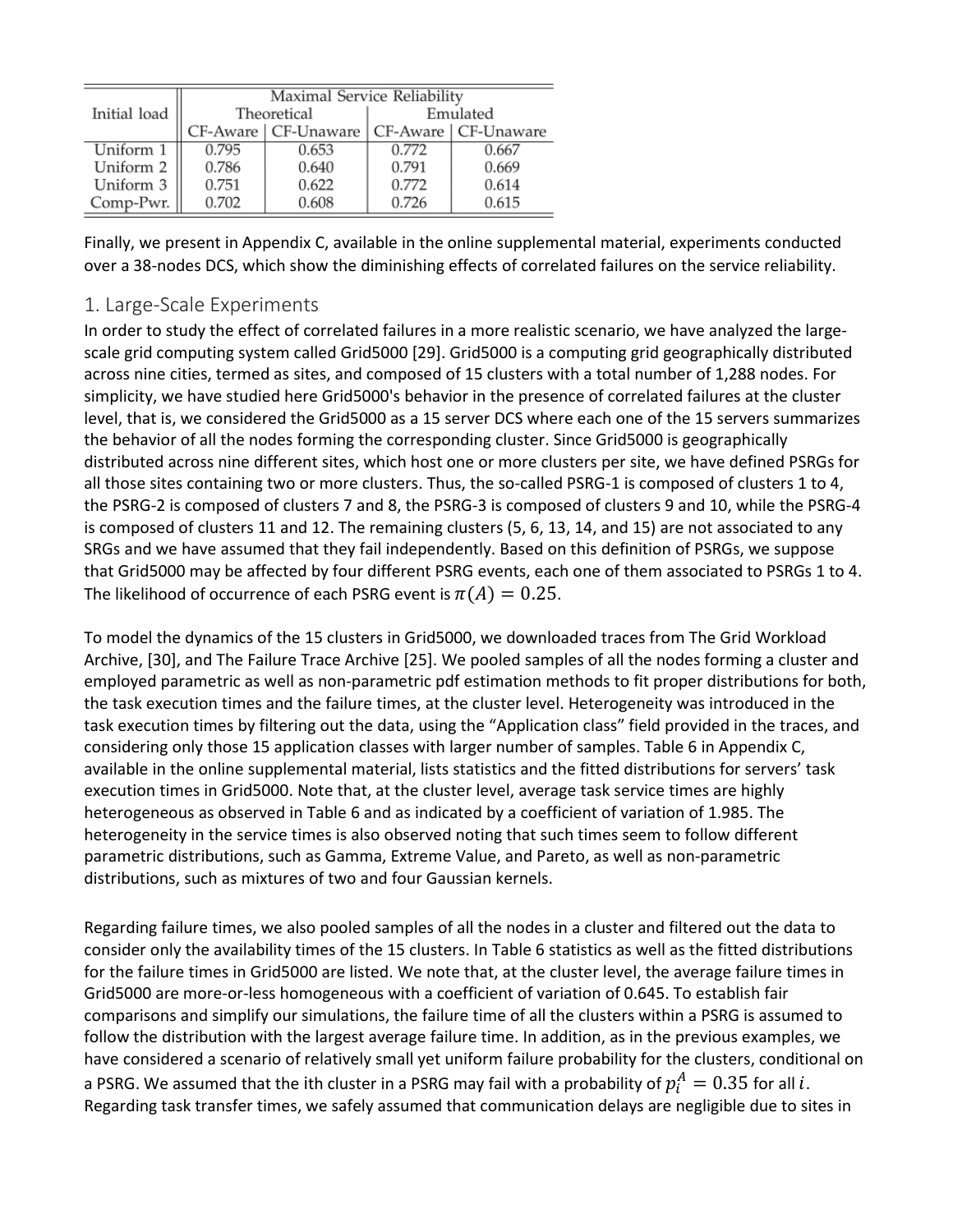Grid5000 are interconnected using high-speed VLANs at a speed of 1 Gbps. Further, we assumed also that the topology of the network is a full-mesh.

As in the previous simulations, and in order to establish fair comparisons, we have adjusted the average number of failed servers to be the same for the cases of correlated and independent failures. The workload to be processed by the Grid5000 DCSs is composed of  $M = 100,000$  tasks, which are allocated onto the servers, at time  $t = 0$ , using an uniform allocation of tasks, labeled as "Uniform," and an allocation proportional to the relative processing speed of the clusters, labeled as "Computing-Power." Note that, on average, the simulated Grid5000 DCS is capable of serving a workload of approximately 190,000 tasks. Regarding the DTR policy, we have employed again a reallocation criterion based on the relative processing speed of the servers.

In Table 1 we have also listed the optimal service reliability for the two different initial task allocations considered, and when independent and correlated failures affect the Grid5000 DCS. As in the case of the 20-node DCSs, results in Table 1 show that, regardless of the DTR policy employed by the system, correlated failures heavily reduce the service reliability as compared to the case of independent failures. Results also show that the largest reduction in the service reliability occurs when the PSRG-1 is affected by correlated failures. This is attributed to the following issues. First, a correlated failure occurring at the PSRG-1 produces the simultaneous failure of four clusters, meaning that about 25 percent of the total number of clusters in the DCS becomes unavailable. Second, the four clusters in the PSRG-1 have a combined processing power of 0.886 tasks per second, which represents 60 percent of the total computing power of the DCS. Third, the DTR policy used by the DCS reallocates more workload onto the clusters 3, 4, and 12 since they have the largest processing speeds. Consequently, a correlated failure at the PSRG-1 reduces the likelihood of serving the workload because of the simultaneous reduction in the number of available clusters, the large reduction in the processing power of the Grid5000 DCS, and the incorrect reallocation of workload onto clusters that are prone to fail in a correlated manner. We comment that the second larger reduction in the service reliability occurs when correlated failures affect the PSRG-4. Such a reduction is explained because: 1) PSRG-4 has a combined processing power of 0.550 tasks per second, which represents about 37 percent of the total computing power of the DCS; and 2) PSRG-4 contains cluster 12, which has the second larger processing speed in the system, making such cluster an excellent candidate cluster to receive reallocated workload.

#### 1. Discussion

The reduction in the service reliability in the presence of correlated failures is a consequence of using a non-suitable DTR policy, which is not aware of the type of correlation present in the failure patterns. In order to observe the effect on the service reliability of including the information about the correlation induced by PSRG in the failure patterns, we compare the DTR reallocation criterion based solely on the processing speed of servers (labeled as "CF-Unaware") and a DTR with a correlated-failure-aware policy (labeled as "CF-Aware") that we proposed in  $(3)$ . In this example (as in the previous cases), the workload is distributed at time  $t = 0$  using four different allocations. The comparison results are listed in Table 3. It can be clearly observed that by including the information about the correlation induced by the PSRGs into a DTR policy a considerable increase in the service reliability is obtained as compared to a policy that neglects such information. Moreover, by comparing Tables 1 and 3 it can be observed that for the 20-node DCS, the optimal values for reallocating tasks dictated by the correlated-failure-aware DTR policy increase the service reliability to a level which is almost the same as in the case of independent failures, thereby compensating the negative impact induced by correlated failures on the system's reliability. This compensation effect is achieved because the correlated-failure-aware policy does: 1) smartly move the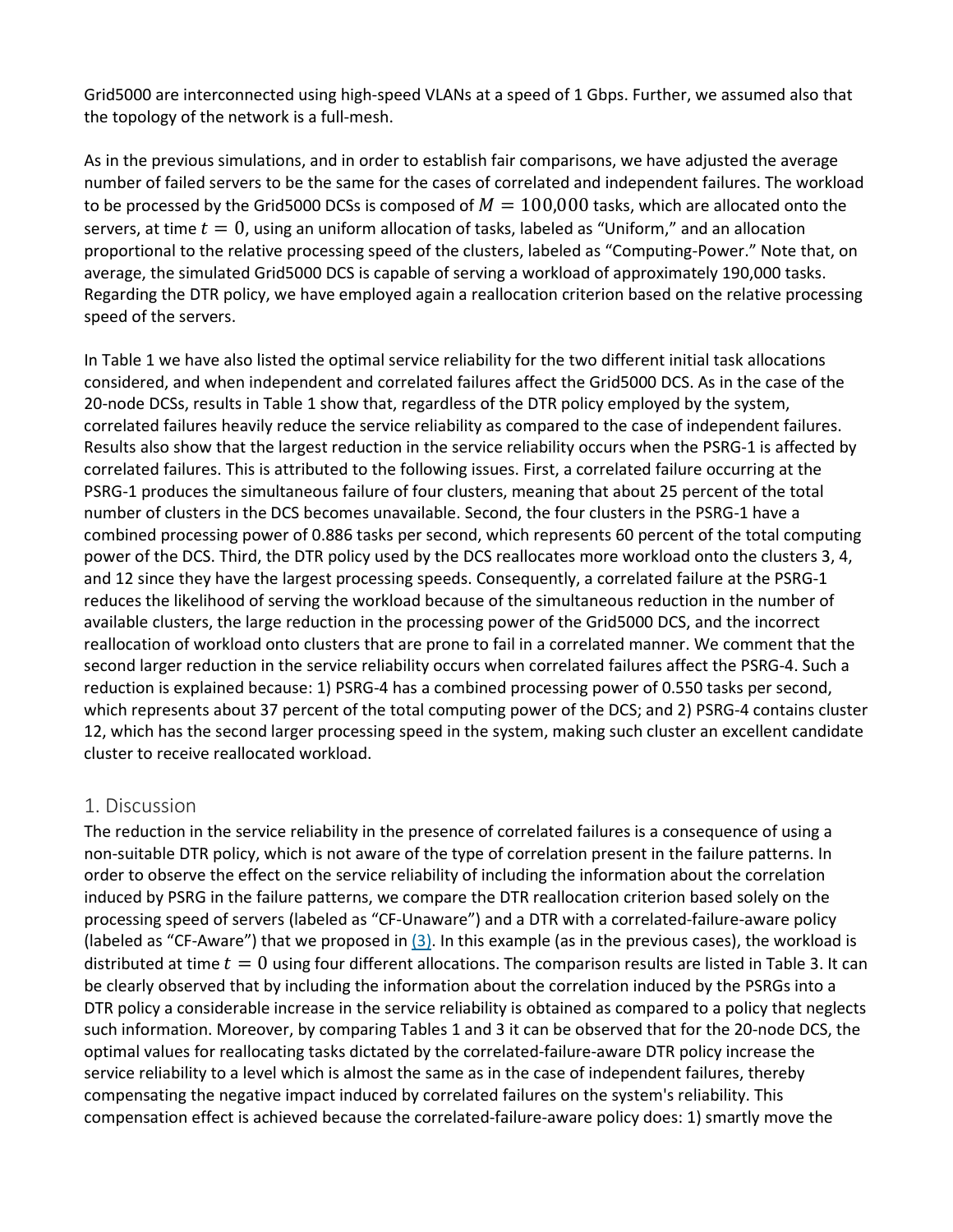calculations (tasks) away from those servers that are prone to fail in a correlated manner, to all those servers that do not share the same likelihood of failure; and 2) simultaneously leave a small fraction of the load on those servers that may fail in a correlated manner, thereby exploiting their computing capabilities. These two features of the correlated-failure—aware DTR policy devised in this paper are key, since they represent the fundamental tradeoff appearing in DC in the presence of correlated failures. On one hand, migrating less tasks among the CEs is suitable in scenarios when CEs work independently; as such, the effect of correlated failures can be partially compensated. On the other hand, migrating more tasks among the CEs is suitable for cooperative work and it increases the coupling between the CEs, which, in turn, has a negative effect on the reliability if correlated failures are not accounted for in a DTR policy. As an additional result, in Appendix C, available in the online supplemental material, we compare the CF-Aware and the CF-Unaware DTR policies and their effect of the service reliability for the case of the Uniform-2 initial task allocation.

**TABLE 3** Service Reliability of Small- and Large-Scale DCSs Achieved by Correlated-Failure Aware and Unaware DTR Policies **LU-node UL**

| בט־ווטשכ טב               |            |            |            |            |
|---------------------------|------------|------------|------------|------------|
|                           | PSRG-1     |            | PSRG-2     |            |
| <b>Initial Allocation</b> | DTR policy |            | DTR policy |            |
|                           | CF-Aware   | CF-Unaware | CF-Aware   | CF-Unaware |
| Uniform 1                 | 0.841      | 0.830      | 0.823      | 0.681      |
| Uniform 2                 | 0.775      | 0.785      | 0.801      | 0.653      |
| Uniform 3                 | 0.819      | 0.818      | 0.810      | 0.673      |
| Comp-Pwr.                 | 0.877      | 0.874      | 0.837      | 0.681      |
|                           | PSRG-3     |            | PSRG-4     |            |
| <b>Initial Allocation</b> | DTR policy |            | DTR policy |            |
|                           | CF-Aware   | CF-Unaware | CF-Aware   | CF-Unaware |
| Uniform 1                 | 0.831      | 0.694      | 0.846      | 0.775      |
| Uniform 2                 | 0.809      | 0.649      | 0.828      | 0.701      |
| Uniform 3                 | 0.817      | 0.682      | 0.814      | 0.746      |
| Comp-Pwr.                 | 0.825      | 0.691      | 0.829      | 0.757      |
|                           |            |            |            |            |

**Gnd5000 DCS**

|                           | <b>P KG-1</b> |            | PSRG-2     |            |
|---------------------------|---------------|------------|------------|------------|
| <b>Initial Allocation</b> | DTR policy    |            | DTR policy |            |
|                           | CF-Aware      | CF-Unaware | CF-Aware   | CF-Unaware |
| Uniform                   | 0.631         | 0.527      | 0.660      | 0.646      |
| Comp-Pwr.                 | 0.781         | 0.602      | 0.796      | 0.692      |
|                           | PSRG-3        |            | PSRG-4     |            |
| <b>Initial Allocation</b> | DIR policy    |            | DIR policy |            |
|                           | CF-Aware      | CF-Unaware | CF-Aware   | CF-Unaware |
| Unitorm                   | 0.671         | 0.629      | 0.644      | 0.584      |
| Comp-Pwr.                 | 0.791         | 0.688      | 0.795      | 0.657      |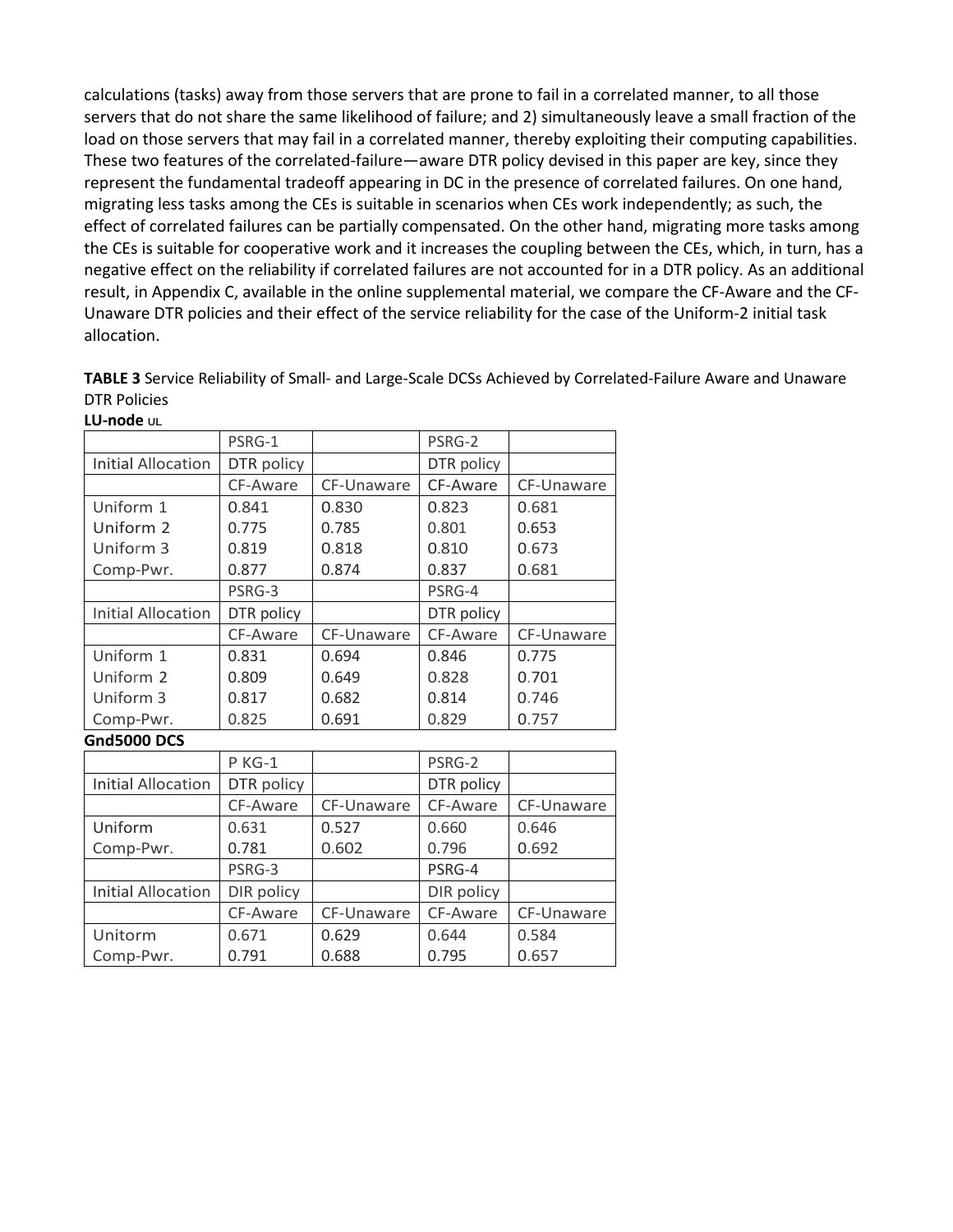| 20-node DCS    |          |                               |                   |                       |  |  |  |
|----------------|----------|-------------------------------|-------------------|-----------------------|--|--|--|
|                |          | PSRG-1                        | PSRG-2            |                       |  |  |  |
| Initial        |          | DTR policy                    | DTR policy        |                       |  |  |  |
| Allocation     |          | CF-Aware   CF-Unaware         |                   | CF-Aware   CF-Unaware |  |  |  |
| Uniform 1      | 0.841    | 0.830                         | 0.823             | 0.681                 |  |  |  |
| Uniform 2      | 0.775    | 0.785                         | 0.801             | 0.653                 |  |  |  |
| Uniform 3      | 0.819    | 0.818                         | 0.810             | 0.673                 |  |  |  |
| Comp-Pwr.      | 0.877    | 0.874                         | 0.837             | 0.681                 |  |  |  |
|                |          | $PSRG-3$                      |                   | $PSRG-4$              |  |  |  |
| Initial        |          | DTR policy                    |                   | DTR policy            |  |  |  |
| Allocation     | CF-Aware | CF-Unaware                    |                   | CF-Aware   CF-Unaware |  |  |  |
| Uniform 1      | 0.831    | 0.694                         |                   | 0.775                 |  |  |  |
| Uniform 2      | 0.809    | 0.649                         | 0.828             | 0.701                 |  |  |  |
| Uniform 3      | 0.817    | 0.682                         | 0.814             | 0.746                 |  |  |  |
| Comp-Pwr.      | 0.825    | 0.691                         | 0.829             | 0.757                 |  |  |  |
|                |          | Grid5000 DCS                  |                   |                       |  |  |  |
|                |          | PSRG-1                        |                   | PSRG-2                |  |  |  |
| <b>Initial</b> |          | DTR policy                    | <b>DTR</b> policy |                       |  |  |  |
| Allocation     |          | CF-Aware   CF-Unaware         |                   | CF-Aware   CF-Unaware |  |  |  |
| Uniform        | 0.631    | 0.527                         | 0.660             | 0.646                 |  |  |  |
| Comp-Pwr.      | 0.781    | 0.602                         | 0.796             | 0.692                 |  |  |  |
|                |          | $\overline{\mathrm{PSRG}}$ -3 | $PSRG-4$          |                       |  |  |  |
| Initial        |          | DTR policy                    |                   | DTR policy            |  |  |  |
| Allocation     |          | CF-Aware   CF-Unaware         |                   | CF-Aware   CF-Unaware |  |  |  |
| Uniform        | 0.671    | 0.629                         | 0.644             | 0.584                 |  |  |  |
| Comp-Pwr.      | 0.791    | 0.688                         | 0.795             | 0.657                 |  |  |  |

For the Grid5000 DCS, we note that the use of the correlated-failure—aware DTR policy enhances the service reliability of the system up to 28 percent, as compared to the use of a policy that unwisely disregards the effect of correlated failures. Unlike the case of the 20-node DCS, the maximal service reliability yielded by the correlated-failure—aware DTR policy does not achieve the same level of reliability as in the case of independent failures. This is due to the fact that those clusters with the larger individual and combined processing capabilities are more likely to fail in a correlated manner because they belong to the PSRG-1 and to the PSRG-4. Thus, the correlated-failure—aware policy is severely constrained and cannot reallocate enough tasks to the fastest clusters in the system, and consequently, it is capable of only partially compensating for the negative impact of correlated failures on the system's reliability.

## SECTION 6. Conclusions

This paper sheds light on the impact of spatially correlated failures on the reliability of DCSs and presents strategies for how to mitigate the adverse effects of correlated failures using simple preemptive DTR policies that are aware of the failure statistics. The concept of SRLG, which is used in the routing community as an effective mechanism to model and simulate correlated failures, has been adapted in this paper to introduce the idea of PSRGs. Under this concept, correlated failures resulting from real-world massive disruptions and/or physical attacks to the DCS infrastructure can be modeled, and correlation can be introduced by defining or identifying those CEs that may suffer from a common stress event.

The effects of correlated failures on the service reliability have been investigated thoroughly using the proposed reliability model. Results show that correlated failures reduce both the service reliability and the average number of tasks executed by a DCS as compared to scenarios of independent failures. Notably, a correlated-failure—aware DTR policy has been proposed in order to enhance the service reliability of the system. Moreover, it has been observed that the optimal selection of the number of tasks to be reallocated among the CEs depends upon the degree of correlation in the failures.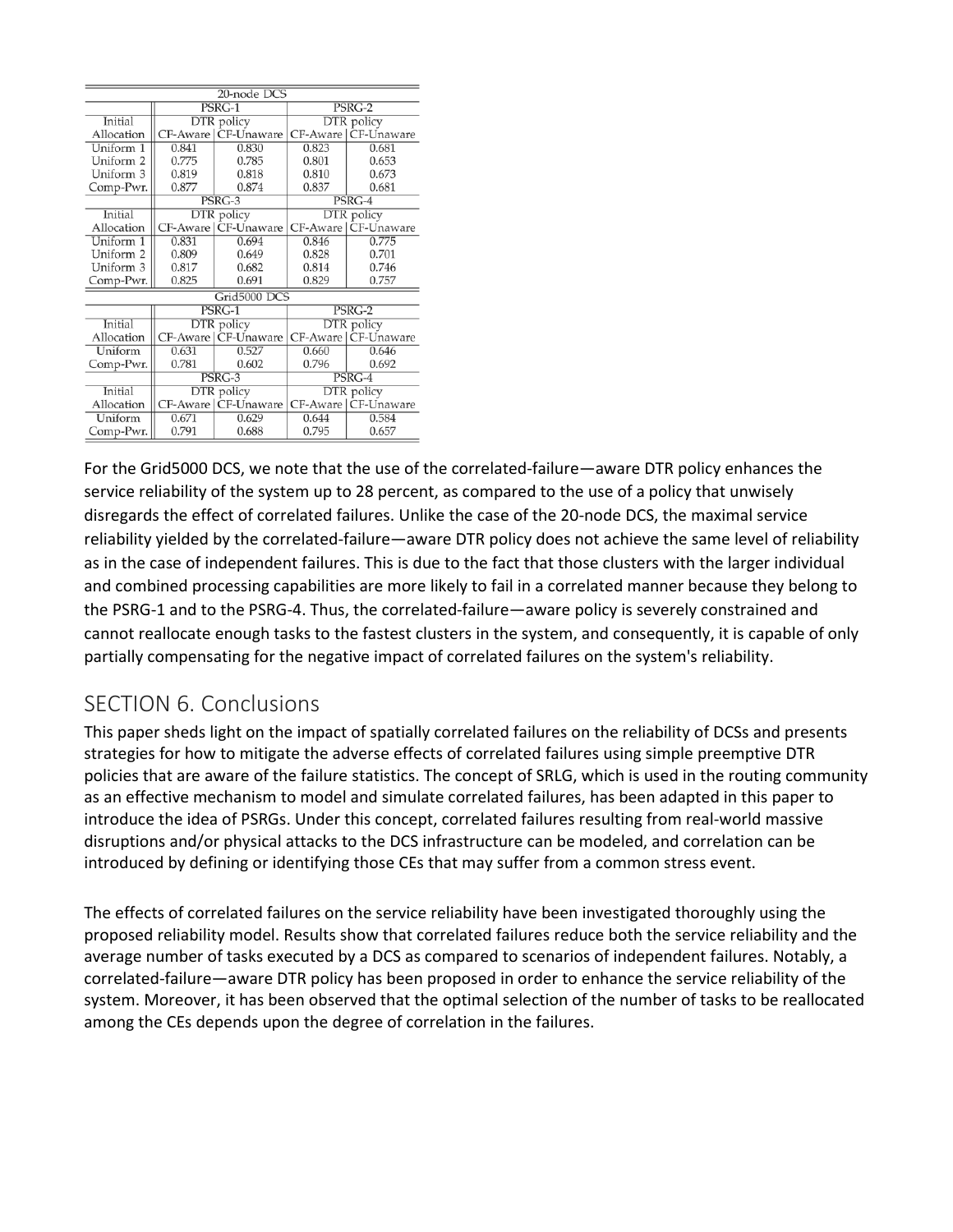## ACKNOWLEDGEMENT

This work was supported by Defense Threat Reduction Agency (Combating WMD Basic Research Program). J.E. Pezoa was also supported by CONICYT, FONDECYT Iniciación Folio 11110078. The authors wish to thank the help of the Center for Advanced Research Computing at the University of New Mexico.

#### References

- **1.** M. Litzkow, "Condor A Hunter of Idle Workstations", *Proc. Eighth Int'l Conf. Distributed Computing Systems*, pp. 104-111, 1988.
- **2.** D. Vidyarthi, "Maximizing Reliability of a Distributed Computing System with Task Allocation Using Simple Genetic Algorithm", *J. Systems Architecture*, vol. 47, pp. 549-554, 2001.
- **3.** J. Palmer, "Empirical and Analytical Evaluation of Systems with Multiple Unreliable Servers", *Proc. Int'l Conf. Dependable Systems and Networks*, pp. 517-525, 2006.
- **4.** B. Schroeder, "A Large-Scale Study of Failures in High- Performance Computing Systems", *Proc. Int'l Conf. Dependable Systems and Networks*, pp. 249-258, 2006.
- **5.** D. Kondo, "On Correlated Availability in Internet- Distributed Systems", *Proc. Ninth IEEE/ACM Int'l Conf. Grid Computing (GRID '08)*, pp. 276-283, 2008.
- **6.** M. Gallet, "A Model for Space-Correlated Failures in Large-Scale Distributed Systems", *Proc. 16th Euro-Par Conf. Parallel Processing*, pp. 88-100, 2010.
- **7.** P. Joshi, *Prefail: A Programmable Failure-Injection Framework*, Apr. 2011.
- **8.** Y.S. Dai, "Reliability Analysis of Grid Computing Systems", *Proc. Pacific Rim Int'l Symp. Dependable Computing*, pp. 97-103, 2002.
- **9.** J.E. Pezoa, "Performance and Reliability of Non-Markovian Heterogeneous Distributed Computing Systems", *IEEE Trans. Parallel and Distributed Systems*, vol. 23, no. 7, pp. 1288-1301, July 2012.
- **10.** S. Nath, *Tolerating Correlated Failures in Wide-Area Monitoring Services*, 2004.
- **11.** Z. Zhang, "Proactive Failure Management for High Availability Computing in Computer Clusters", *Proc. Third Int'l Joint Conf. Computational Science and Optimization*, pp. 377-381, 2010.
- **12.** K. Kim, "Assessing the Impact of Geographically Correlated Failures on Overlay-Based Data Dissemination", *Proc. IEEE GLOBECOM*, pp. 1-5, 2010.
- **13.** N.H. Azimi, "Data Preservation Under Spatial Failures in Sensor Networks", *Proc. 11th ACM Int'l Symp. Mobile Ad Hoc Networking and Computing*, pp. 171-180, 2010.
- **14.** H. Weatherspoo, "Introspective Failure Analysis: Avoiding Correlated Failures in Peer-to-Peer Systems", *Proc. IEEE Symp. Reliable Distributed Systems*, 2002.
- **15.** K. Goseva-Popstojanova, "Failure Correlation in Software Reliability Model", *IEEE Trans. Reliability*, vol. 49, pp. 37-48, Mar. 2000.
- **16.** Y. Dai, "Modeling and Analysis of Correlated Software Failures of Multiple Types", *IEEE Trans. Reliability*, vol. 54, pp. 100-106, Mar. 2005.
- **17.** Y.-S. Dai, "Performance and Reliability of Tree-Structured Grid Services Considering Data Dependence and Failure Correlation", *IEEE Trans. Computers*, vol. 56, pp. 925-936, July 2007.
- **18.** L. Fiondella, "Estimating System Reliability with Correlated Component Failures", *Int'l J. Reliability and Safety*, vol. 4, no. 2/3, pp. 188-205, 2010.
- **19.** D. Kondo, "The Failure Trace Archive: Enabling Comparative Analysis of Failures in Diverse Distributed Systems", *Proc. 10th IEEE/ACM Int'l Conf. Cluster Cloud and Grid Computing*, pp. 398-407, 2010.
- **20.** A. Iosup, "On the dynamic resource availability in grids", *Proc. Eighth IEEE/ACM Int'l Conf. Grid Computing (GRID '07)*, pp. 26-33, 2007.
- **21.** V. Shestak, "Robust Sequential Resource Allocation in Heterogeneous Distributed Systems with Random Compute Node Failures", *Proc. IEEE Int'l Symp. Parallel and Distributed Processing*, 2009.